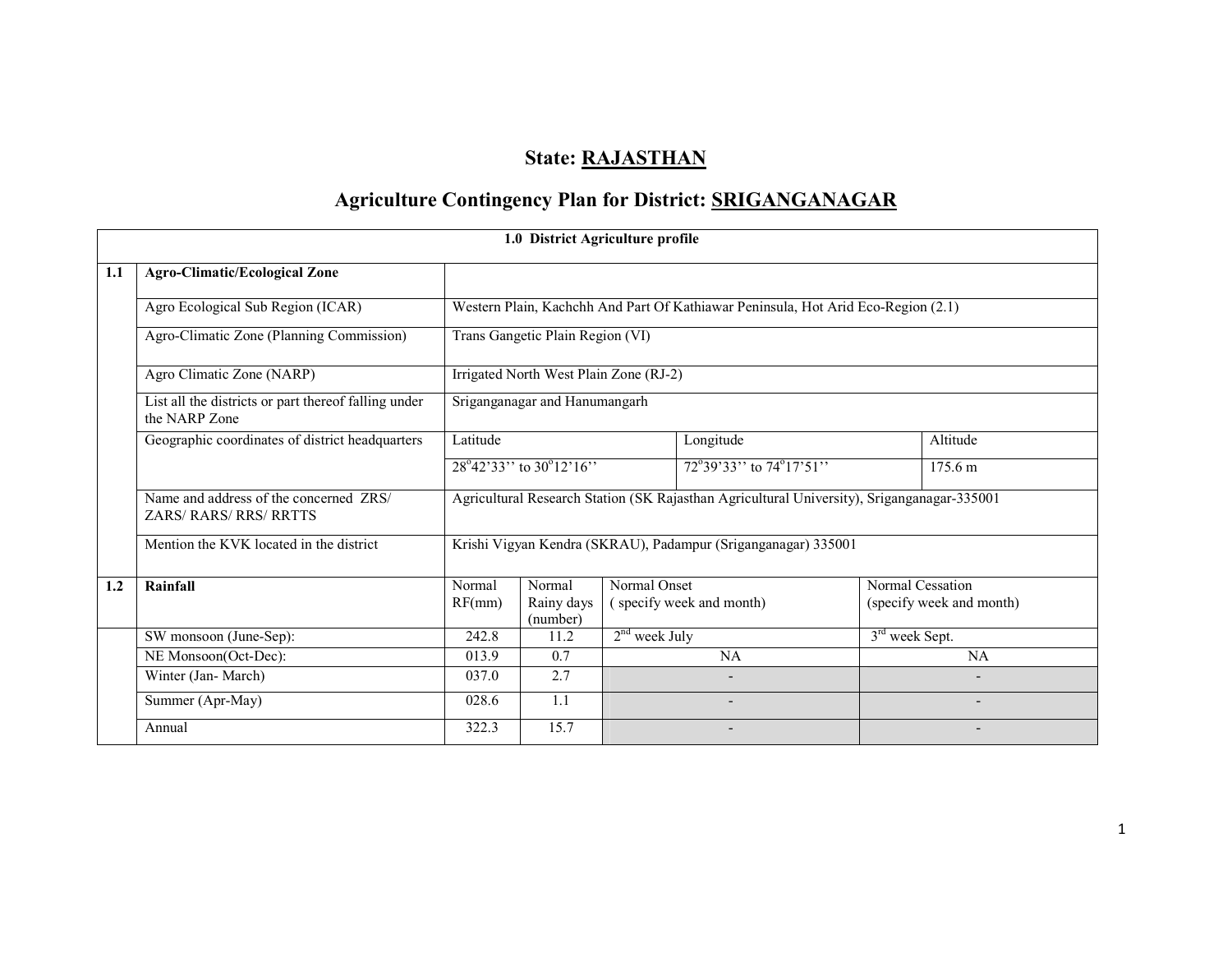| 1.3 | Land use         | Geographical | Cultivable | Forest | Land under       | Permanent | Cultivable | Land   | Barren and   | Current | Other   |
|-----|------------------|--------------|------------|--------|------------------|-----------|------------|--------|--------------|---------|---------|
|     | pattern of the   | area         | area       | area   | non-             | pastures  | wasteland  | under  | uncultivable | fallows | fallows |
|     | district (latest |              |            |        | agricultural use |           |            | Misc.  | land         |         |         |
|     | statistics)      |              |            |        |                  |           |            | tree   |              |         |         |
|     |                  |              |            |        |                  |           |            | crops  |              |         |         |
|     |                  |              |            |        |                  |           |            | and    |              |         |         |
|     |                  |              |            |        |                  |           |            | groves |              |         |         |
|     | Area $(900)$ ha) | 1093.3       | 911.6      | 60.5   | 68.6             | 0.1       | 46.1       | 4.1    | 2.4          | 83.5    | 103.4   |
|     |                  |              |            |        |                  |           |            |        |              |         |         |

| 1.4 | Major Soils (common names like red sandy<br>loam deep soils (etc.,) $*$ | Area ('000 ha) | Percent $(\% )$ of total |
|-----|-------------------------------------------------------------------------|----------------|--------------------------|
|     | Medium, Light yellowish brown, Loamy                                    | 3.46           | 0.38                     |
|     | Deep, Light yellowish brown, Loamy                                      | 875.77         | 96.07                    |
|     | Deep, Light yellowish brown, Clayey                                     | 0.55           | 0.06                     |
|     | Deep, Yellowish brown, Sandy                                            | 31.81          | 3.49                     |

\* mention colour, texture (sandy, loamy, clayey etc), depth and give vernacular name in brackets

| 1.5 | <b>Agricultural land use</b> | Area $('000 ha)$ | Cropping intensity $\%$ |
|-----|------------------------------|------------------|-------------------------|
|     | Net sown area                | 724.             | 145.4                   |
|     | Area sown more than once     | 329.3            |                         |
|     | Gross cropped area           | 1054.0           |                         |

| 1.6 | Irrigation                   | Area $('000 ha)$ |                  |                                    |  |  |
|-----|------------------------------|------------------|------------------|------------------------------------|--|--|
|     | Net irrigated area           | 557.7            |                  |                                    |  |  |
|     | Gross irrigated area         | 873.8            |                  |                                    |  |  |
|     | Rainfed area                 | 167.0            |                  |                                    |  |  |
|     | <b>Sources of Irrigation</b> | Number           | Area $('000 ha)$ | Percentage of total irrigated area |  |  |
|     | Canals                       |                  | 871.2            | 99.7                               |  |  |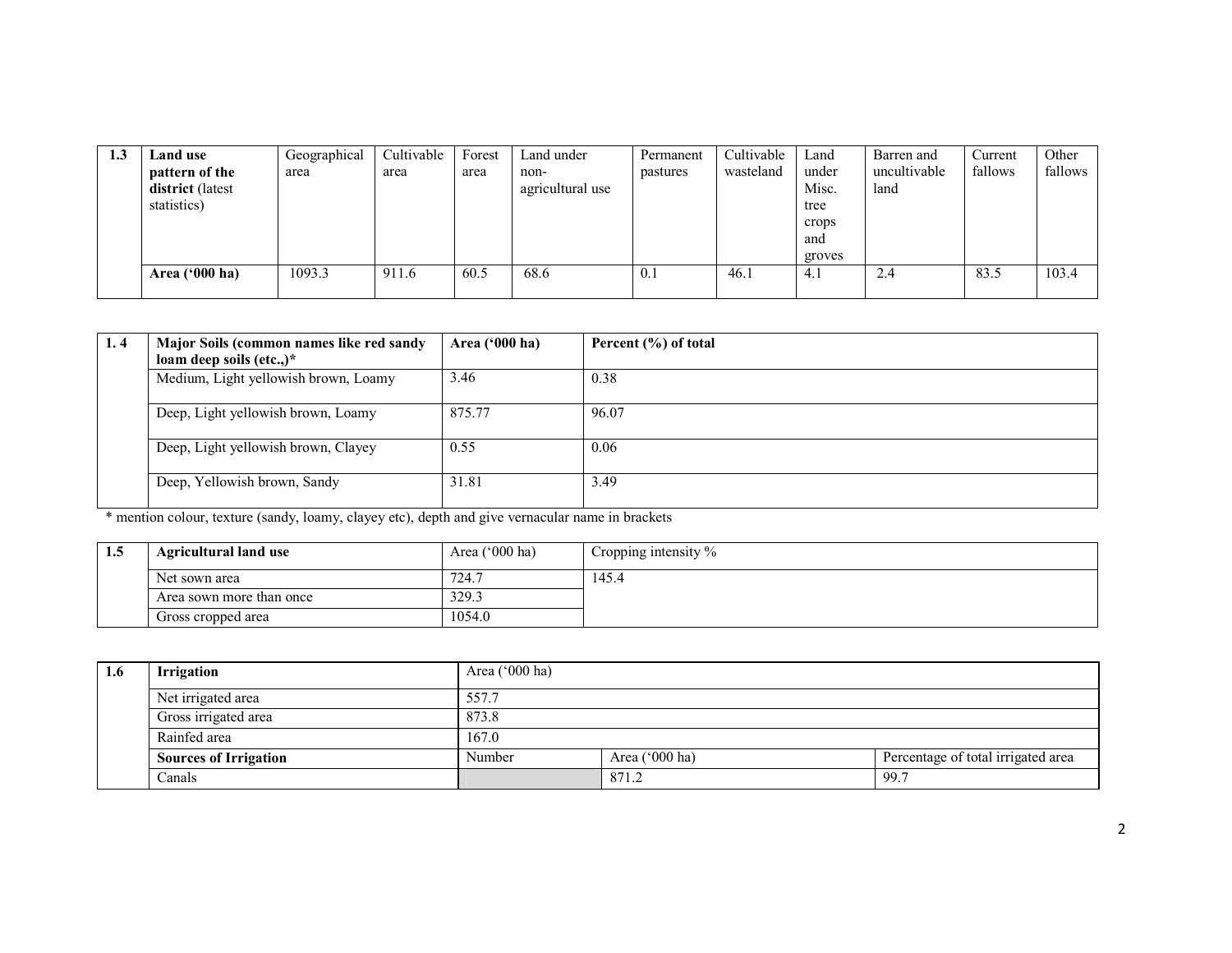| Tanks                                                                                                      |                           |                          |                                                                                                   |
|------------------------------------------------------------------------------------------------------------|---------------------------|--------------------------|---------------------------------------------------------------------------------------------------|
|                                                                                                            | <b>NIL</b>                | <b>NIL</b>               | <b>NIL</b>                                                                                        |
| Open wells                                                                                                 | <b>NIL</b>                | <b>NIL</b>               | <b>NIL</b>                                                                                        |
| Bore wells                                                                                                 | 13903                     | 2.6                      | 0.3                                                                                               |
| Lift irrigation schemes                                                                                    | <b>NIL</b>                | <b>NIL</b>               | <b>NIL</b>                                                                                        |
| Micro-irrigation                                                                                           |                           |                          |                                                                                                   |
| Other sources (please specify)                                                                             | $\overline{\phantom{0}}$  | $\overline{\phantom{a}}$ |                                                                                                   |
| Total Irrigated Area                                                                                       |                           | 873.8                    |                                                                                                   |
| Pump sets                                                                                                  | 8993                      |                          |                                                                                                   |
| No. of Tractors                                                                                            |                           |                          |                                                                                                   |
| Groundwater availability and use* (Data<br>source: State/Central Ground water<br><b>Department /Board)</b> | No. of blocks/<br>Tehsils | $(\%)$ area              | Quality of water (specify the<br>problem such as high levels of<br>arsenic, fluoride, saline etc) |
| Over exploited                                                                                             | <b>NIL</b>                | <b>NIL</b>               |                                                                                                   |
| Critical                                                                                                   | <b>NIL</b>                | <b>NIL</b>               |                                                                                                   |
| Semi-critical                                                                                              | <b>NIL</b>                | <b>NIL</b>               |                                                                                                   |
| Safe                                                                                                       | $\mathcal{I}$             | 100                      | Saline                                                                                            |
| Wastewater availability and use                                                                            | NA                        |                          |                                                                                                   |
| Ground water quality                                                                                       | Saline and sodic          |                          |                                                                                                   |
| *over-exploited: groundwater utilization > 100%; critical: 90-100%; semi-critical: 70-90%; safe: <70%      |                           |                          |                                                                                                   |

1.7 Area under major field crops & horticulture etc. (2008-09)

| 1.7 | <b>Major Field Crops cultivated</b> |                  | Area ('000 ha)           |              |                  |         |              |              |           |
|-----|-------------------------------------|------------------|--------------------------|--------------|------------------|---------|--------------|--------------|-----------|
|     |                                     |                  | <b>Kharif</b>            |              |                  | Rabi    | Summer       | <b>Total</b> |           |
|     |                                     | <b>Irrigated</b> | Rainfed                  | <b>Total</b> | <b>Irrigated</b> | Rainfed | <b>Total</b> |              |           |
|     | A.cotton/Wheat                      | 45.8             | $\overline{\phantom{0}}$ | 45.8         | 190.8            |         | 190.8        | NA           | NA        |
|     | D.cotton/Barley                     | 9.5              | -                        | 9.5          |                  |         | 58.8         | NA           | <b>NA</b> |
|     | Clusterbean/Mustard                 |                  |                          | 235.7        |                  |         | 260.2        | <b>NA</b>    | NA        |
|     | Mungbean/Chickpea                   |                  |                          | 34.0         |                  |         | 120.2        | NA           | NA        |
|     | Paddy/Taramira                      | $-4.1$           |                          | 4.1          |                  |         | 8.2          | NA           | <b>NA</b> |
|     | Others (specify)                    |                  |                          |              |                  |         |              |              |           |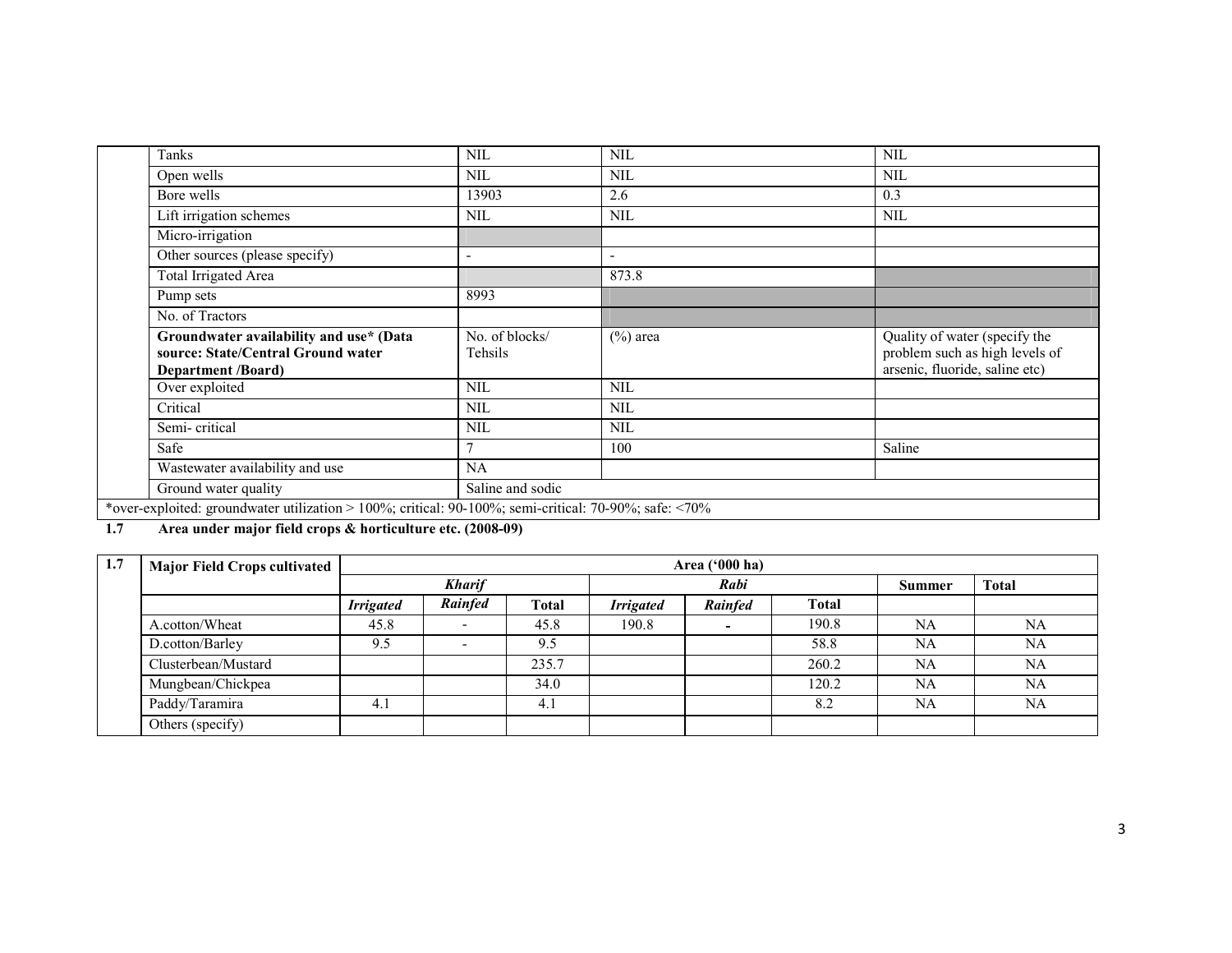| <b>Horticulture crops - Fruits</b>         | <b>Total area</b>        |  |
|--------------------------------------------|--------------------------|--|
| Kinnow                                     | 10.7                     |  |
| Malta & Mosambi                            | 1.4                      |  |
| Pomagranate                                | 0.6                      |  |
| Ber                                        | 0.5                      |  |
| Lime                                       | 0.4                      |  |
| Others (specify)                           | 0.39                     |  |
| Horticultural crops -<br><b>Vegetables</b> | Total area ('000 ha)     |  |
| Cucurbits                                  | 5.5                      |  |
| Cole crops                                 | 1.4                      |  |
| Tomato                                     | 1.1                      |  |
| Potato                                     | 0.8                      |  |
| Onion                                      | 0.7                      |  |
| Others (Brinjal, spinach etc)              | 4.2                      |  |
| <b>Medicinal and Aromatic</b><br>crops     | $\overline{\phantom{a}}$ |  |

| <b>Plantation crops</b>                                   | $\sim$                   |  |
|-----------------------------------------------------------|--------------------------|--|
| Others such as industrial pulpwood<br>crops etc (specify) | $\overline{\phantom{a}}$ |  |
| <b>Fodder crops</b>                                       | <b>Total area</b>        |  |
| Berseem, oat, Lucern                                      | 14.5                     |  |
| Sorghum, Bajra                                            | 13.4                     |  |
| Total fodder crop area                                    | 27.9                     |  |
| <b>Grazing land</b>                                       | 0.1                      |  |
| Sericulture etc                                           | NA                       |  |
| <b>Others (Specify)</b>                                   |                          |  |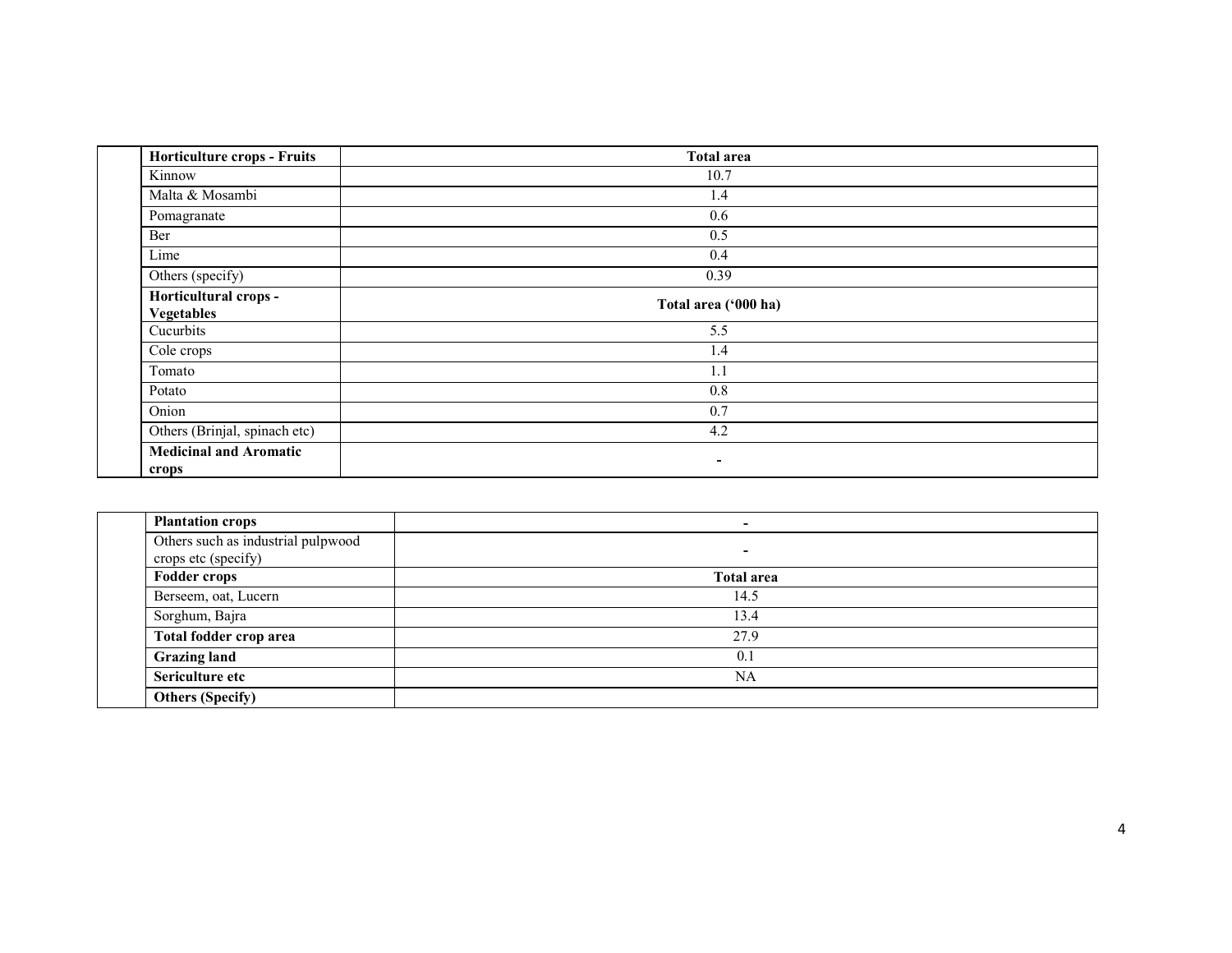| 1.8  | Livestock                                       |            |                                  | <b>Male ('000)</b>     |                         | Female ('000)                                       |                                                               | <b>Total ('000)</b>                |
|------|-------------------------------------------------|------------|----------------------------------|------------------------|-------------------------|-----------------------------------------------------|---------------------------------------------------------------|------------------------------------|
|      | Non descriptive Cattle (local low yielding)     |            |                                  |                        |                         |                                                     | 432.7                                                         |                                    |
|      | Crossbred cattle                                |            |                                  |                        |                         |                                                     | $\overline{NA}$                                               |                                    |
|      | Non descriptive Buffaloes (local low yielding)  |            |                                  |                        |                         |                                                     | 269.1                                                         |                                    |
|      | <b>Graded Buffaloes</b>                         |            |                                  |                        |                         |                                                     | NA                                                            |                                    |
|      | Goat                                            |            |                                  |                        |                         |                                                     | 268.8                                                         |                                    |
|      | Sheep                                           |            |                                  |                        |                         |                                                     | 339.0                                                         |                                    |
|      | Others (Camel, Pig, Yak etc.)                   |            |                                  |                        |                         |                                                     | 30.0                                                          |                                    |
|      | Commercial dairy farms (Number)                 |            |                                  |                        |                         |                                                     |                                                               |                                    |
| 1.9  | <b>Poultry</b>                                  |            |                                  | No. of farms           |                         |                                                     | Total No. of birds ('000)                                     |                                    |
|      | Commercial                                      |            |                                  | <b>NA</b>              | <b>NA</b>               |                                                     |                                                               |                                    |
|      | Backyard                                        |            |                                  | $\overline{NA}$        | NA                      |                                                     |                                                               |                                    |
| 1.10 | Fisheries (Data source: Chief Planning Officer) |            |                                  |                        |                         |                                                     |                                                               |                                    |
|      | A. Capture                                      |            |                                  |                        |                         |                                                     |                                                               |                                    |
|      | i) Marine (Data Source: Fisheries Department)   |            | No. of fishermen<br><b>Boats</b> |                        |                         | <b>Nets</b>                                         |                                                               | <b>Storage</b>                     |
|      |                                                 |            |                                  |                        |                         |                                                     |                                                               |                                    |
|      |                                                 |            |                                  |                        |                         |                                                     |                                                               | facilities (Ice                    |
|      |                                                 |            |                                  | Mechanized             | Non-<br>mechanized      | Mechanized<br>(Trawl nets,<br>Gill nets)            | Non-<br>mechanized<br>(Shore Seines,<br>Stake & trap<br>nets) | plants etc.)                       |
|      |                                                 |            |                                  |                        |                         |                                                     |                                                               |                                    |
|      | ii) Inland (Data Source: Fisheries Department)  | <b>NIL</b> | No. Farmer owned ponds           | NIL                    | $\overline{\text{NIL}}$ | $\overline{\text{NIL}}$<br><b>No. of Reservoirs</b> | $\overline{\text{NIL}}$                                       | <b>NIL</b><br>No. of village tanks |
|      |                                                 | <b>NA</b>  |                                  |                        | NA                      |                                                     | <b>NA</b>                                                     |                                    |
|      | <b>B.</b> Culture                               |            |                                  |                        |                         |                                                     |                                                               |                                    |
|      |                                                 |            |                                  | Water Spread Area (ha) |                         | Yield (t/ha)                                        |                                                               | Production ('000 tons)             |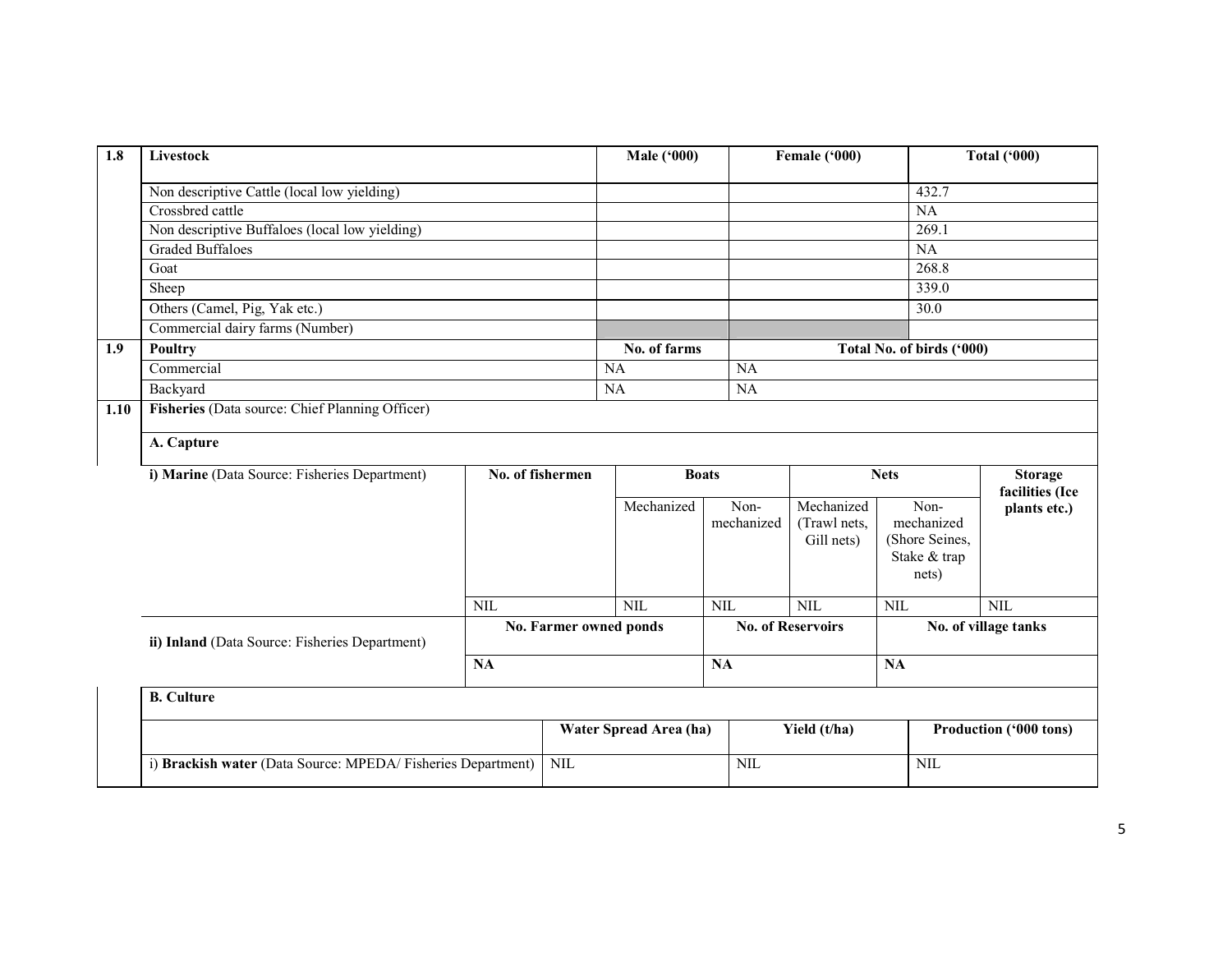| $\sim$<br>$\cdots$<br>÷-<br>11<br><b>Fisheries</b><br>Department<br>ı water (<br>Data<br>Source:<br>Fresh | ΝA | $\mathbf{v}$<br>ΝA | NA |  |
|-----------------------------------------------------------------------------------------------------------|----|--------------------|----|--|
| <b>Others</b>                                                                                             |    |                    |    |  |

### 1.11 Production and Productivity of major crops

| 1.11 | Name of crop                                                            | <b>Kharif</b>         |                         |                       | Rabi                    |                              | <b>Summer</b>           | <b>Total</b>             |                          | Crop                                   |
|------|-------------------------------------------------------------------------|-----------------------|-------------------------|-----------------------|-------------------------|------------------------------|-------------------------|--------------------------|--------------------------|----------------------------------------|
|      |                                                                         | Production<br>(000 t) | Productivity<br>(kg/ha) | Production<br>(000 t) | Productivity<br>(kg/ha) | Production<br>(000 t)        | Productivity<br>(kg/ha) | Production<br>(000 t)    | Productivity<br>(kg/ha)  | residue as<br>fodder<br>(000)<br>tons) |
|      | Major Field crops (Crops to be identified based on total acreage)       |                       |                         |                       |                         |                              |                         |                          |                          |                                        |
|      | A. cotton/ Wheat                                                        | 269.9                 | 3.12                    | 595.9                 | 3300                    | $\blacksquare$               |                         | $\overline{\phantom{0}}$ |                          | NA                                     |
|      | D cotton/ Barley                                                        | 70.7                  | 2.57                    | 110.9                 | 2700                    | $\overline{\phantom{0}}$     |                         |                          |                          | <b>NA</b>                              |
|      | Cluster bean/<br>Mustard                                                | 152.3                 | 933                     | 306.5                 | 1133                    | $\overline{\phantom{0}}$     |                         |                          | $\sim$                   | <b>NA</b>                              |
|      | Mung bean/<br>Chickpea                                                  | 20.5                  | 787                     | 79.4                  | 833                     | $\overline{\phantom{0}}$     |                         |                          |                          | <b>NA</b>                              |
|      | Paddy/Taramira                                                          | 12.8                  | 3983                    | 5.4                   | 400                     | $\qquad \qquad \blacksquare$ | ٠                       | $\overline{\phantom{a}}$ | $\overline{\phantom{a}}$ | <b>NA</b>                              |
|      | *For A cotton and D cotton production and productivity is in ,000 bales |                       |                         |                       |                         |                              |                         |                          |                          |                                        |

Source: Department of Agriculture, GOR

| Major Horticultural crops (Crops to be identified based on total acreage) |  |  |  |  |  |      |       |  |
|---------------------------------------------------------------------------|--|--|--|--|--|------|-------|--|
| Kinnow                                                                    |  |  |  |  |  | 60.0 | 12500 |  |
| Malta & Mosambi                                                           |  |  |  |  |  | 20.0 | 8000  |  |
| Pomagranate                                                               |  |  |  |  |  | 0.7  | 12500 |  |
| Ber                                                                       |  |  |  |  |  | 2.5  | 10000 |  |
| Lime                                                                      |  |  |  |  |  | 3.0  | 6000  |  |
| Others (specify)                                                          |  |  |  |  |  | 0.3  | 15000 |  |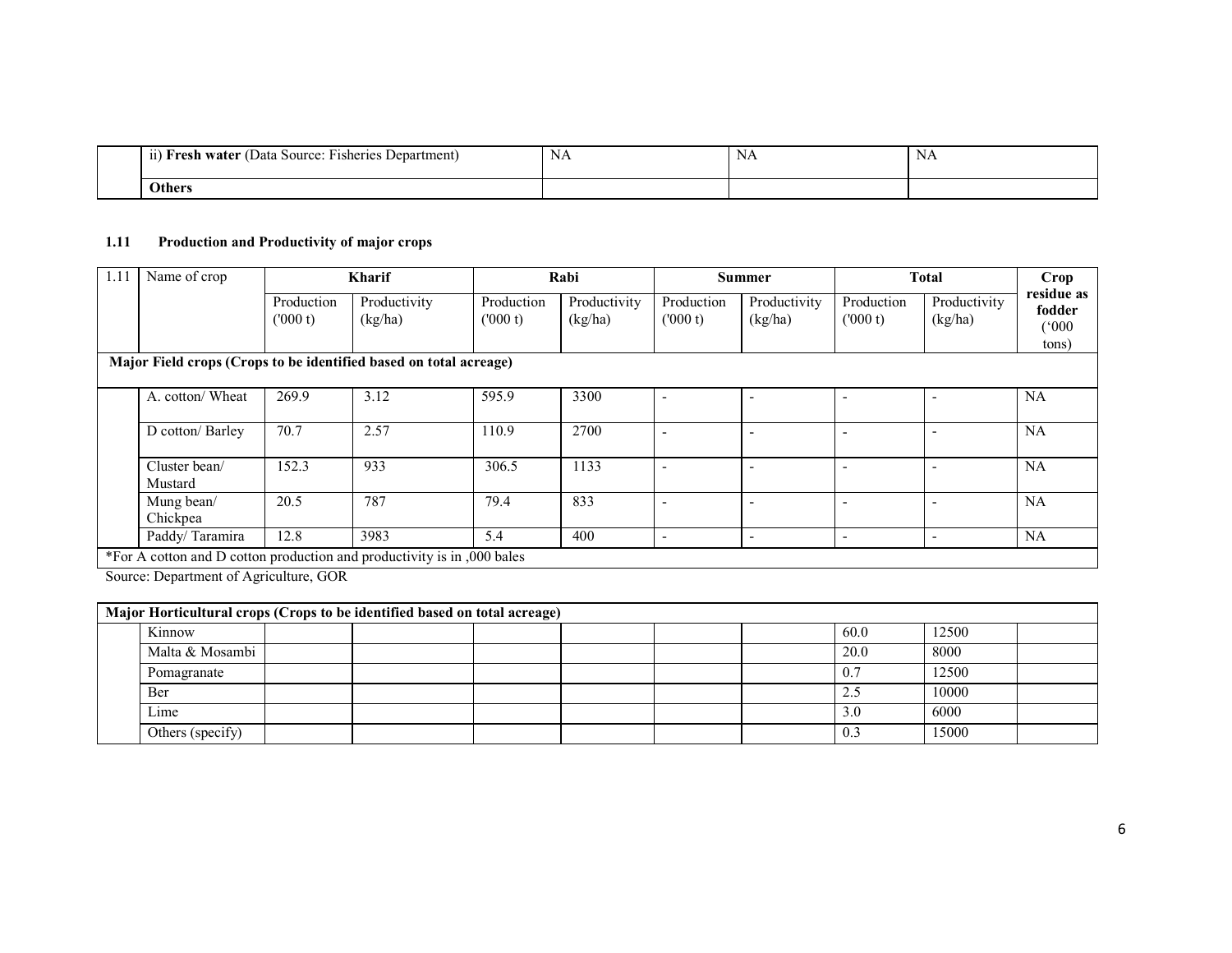| 1.12 | Sowing window for 5 major<br>field crops                            | (A.cottom/<br>Wheat:     | (D.cottom/<br>Mustard)   | (Guar/<br>Gram) | (Mungbean/<br>Barley)    | (Paddy/<br>Taramira)     |
|------|---------------------------------------------------------------------|--------------------------|--------------------------|-----------------|--------------------------|--------------------------|
|      | Kharif-Rainfed                                                      | ٠                        | $\overline{\phantom{a}}$ | July 8-30       | <b>July 8-20</b>         | $\overline{\phantom{a}}$ |
|      | Kharif-Irrigated                                                    | May 1-20                 | April 1-May 7            | June 15-July 7  | July 1-15                | June 25- July 7          |
|      | Rabi-Rainfed                                                        | $\overline{\phantom{a}}$ |                          | Oct. 15-25      | $\overline{\phantom{a}}$ | Sept15-Oct 15            |
|      | Rabi-Irrigated                                                      | Nov. 10-20               | Oct. 5-20                | Oct. 20-Nov 15  | Nov. 15-30               | $\overline{\phantom{m}}$ |
| 1.13 | What is the major contingency the district is prone to? (Tick mark) |                          |                          | Regular         | Occasional               | None                     |
|      | Drought                                                             |                          |                          | V               |                          |                          |
|      | Flood                                                               |                          |                          |                 |                          | $\lambda$                |
|      | Cyclone                                                             |                          |                          |                 |                          | $\mathcal{N}$            |
|      | Hail storm                                                          |                          |                          |                 |                          |                          |
|      | Heat wave                                                           |                          |                          |                 |                          |                          |
|      | Cold wave                                                           |                          |                          |                 |                          |                          |
|      | Frost                                                               |                          |                          |                 |                          |                          |
|      | Sea water intrusion                                                 |                          |                          |                 |                          | $\sqrt{ }$               |
|      | Pests and disease outbreak (specify)                                |                          |                          | $\gamma$        |                          |                          |
|      | Others (specify)                                                    |                          |                          |                 |                          |                          |

| 1.14 | Include Digital maps of the district for | Location map of district within State as Annexure I | Enclosed: Yes      |
|------|------------------------------------------|-----------------------------------------------------|--------------------|
|      |                                          | Mean annual rainfall as Annexure 2                  | Enclosed: Yes / No |
|      |                                          | Soil map as Annexure 3                              | Enclosed: Yes      |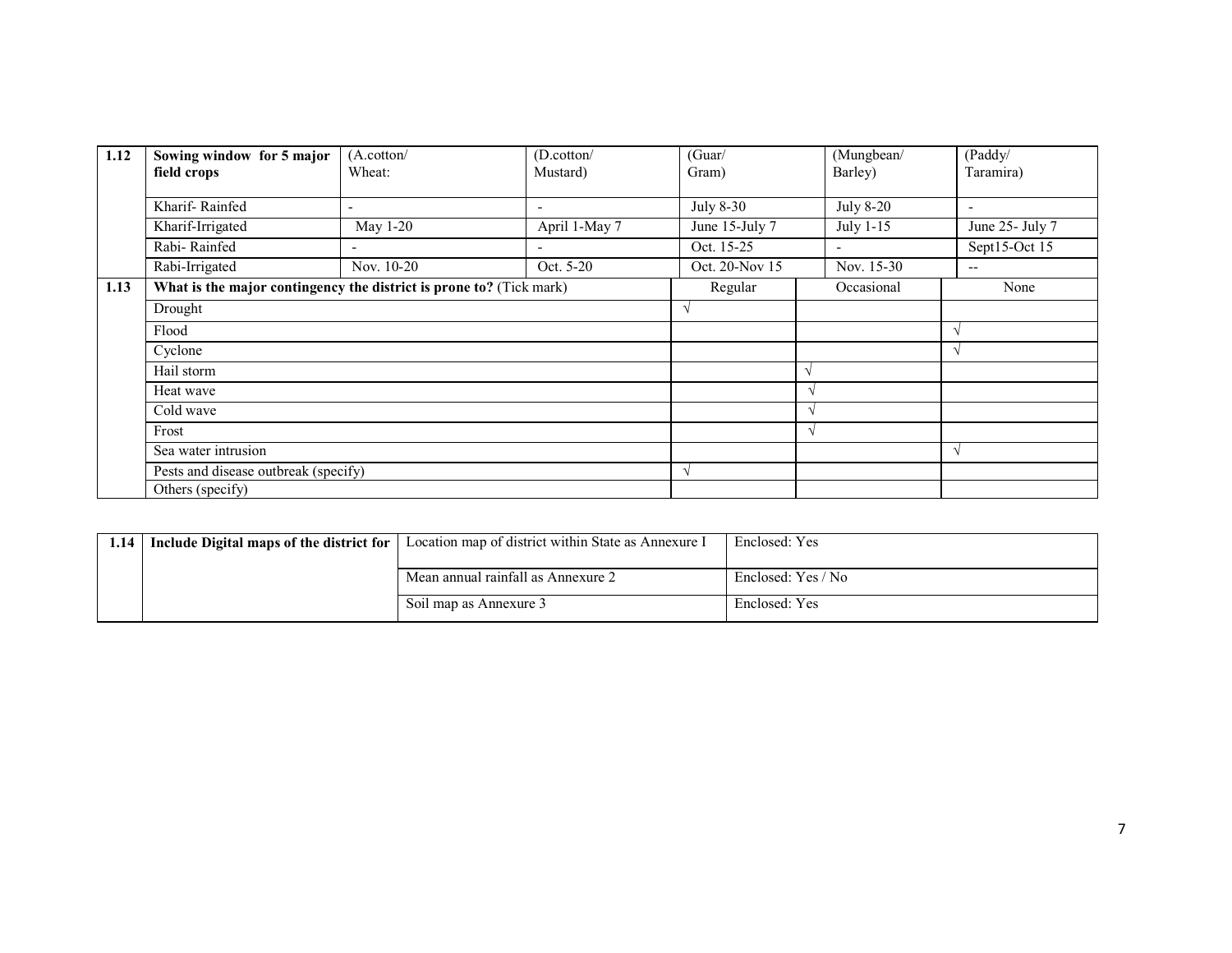

#### Annexure I –Location map of Sriganganagar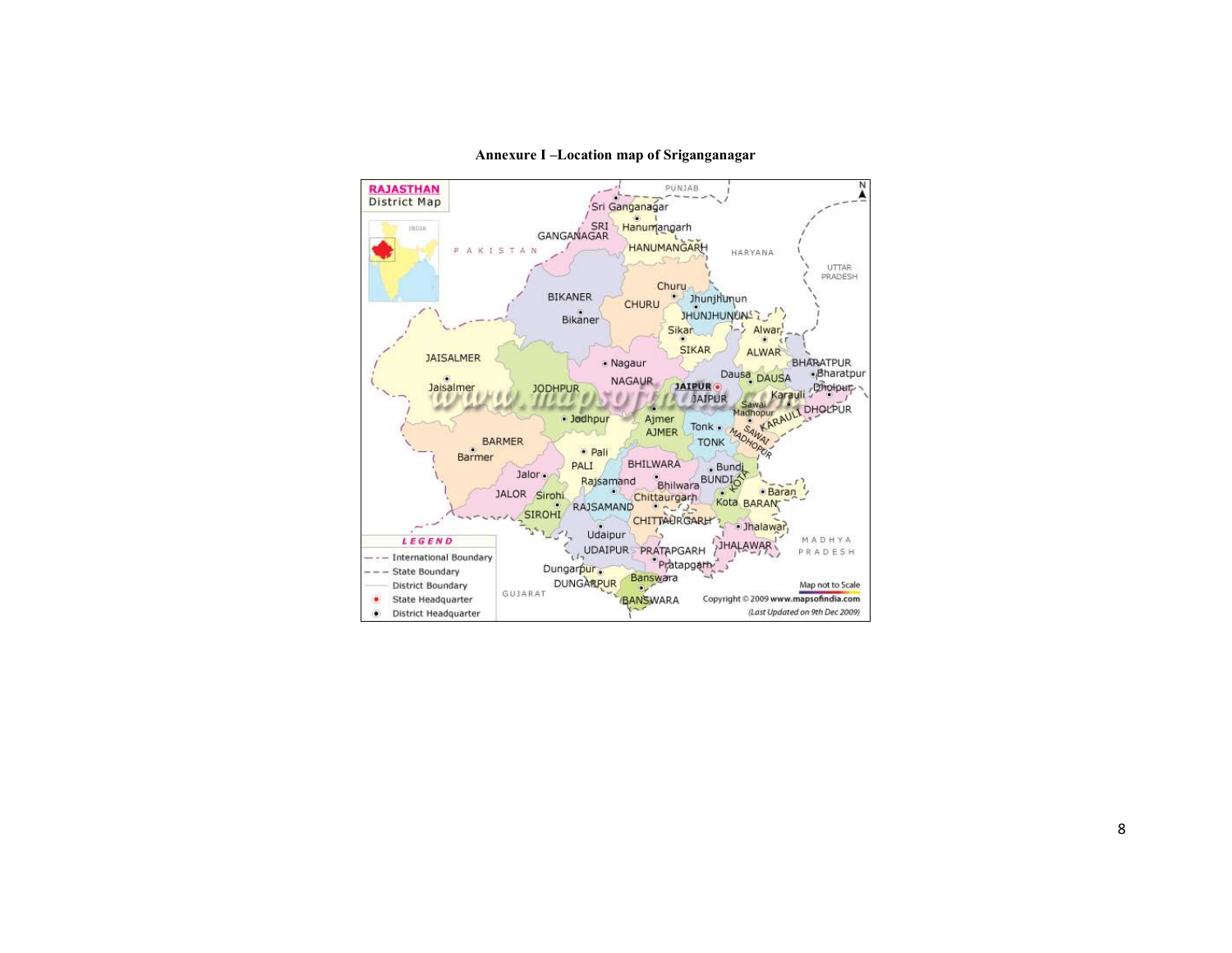### Annexure III–Soil map

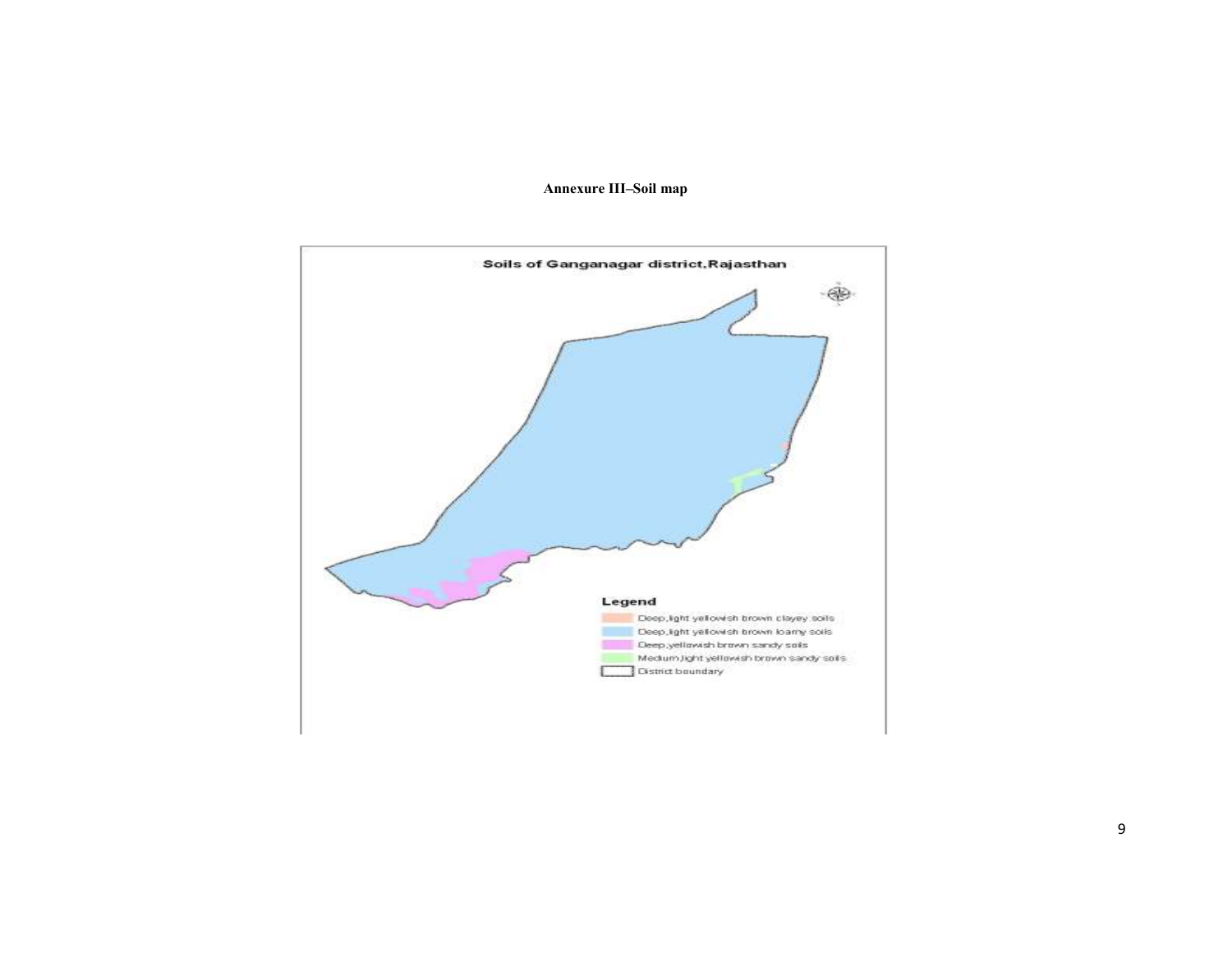## 2.0 Strategies for weather related contingencies

# 2.1 Drought

## 2.1.1 Rainfed situation

| Condition                                                     |                                                      |                                                                                                                                                                 | <b>Suggested Contingency measures</b>                                                  |                                                                                                          |                                         |  |
|---------------------------------------------------------------|------------------------------------------------------|-----------------------------------------------------------------------------------------------------------------------------------------------------------------|----------------------------------------------------------------------------------------|----------------------------------------------------------------------------------------------------------|-----------------------------------------|--|
| <b>Early season</b>                                           | <b>Major Farming</b><br>situation                    | <b>Normal Crop/cropping system</b>                                                                                                                              | Change in crop/cropping                                                                | <b>Agronomic measures</b>                                                                                | <b>Remarks</b> on                       |  |
| drought (delayed<br>onset)                                    |                                                      |                                                                                                                                                                 | system                                                                                 |                                                                                                          | Implementation                          |  |
| Delay by 2 weeks<br>$(\text{July } 4^{\text{th}} \text{ wk})$ | Rainfed<br>Deep light yellowish<br>brown loamy Soils | Guar (RGC 936, RGC 986, RGC 1002,<br>HG 365, HG 563)<br>Moth bean (RMO 40)<br>Bajra (HHB 67, Raj 171)<br>Mungbean<br>$(SML-668,$<br>Ganga-8,<br>Ganga-1, MUM 2) | Guar (RGC-936, RGC 1002)<br>Moth bean (RMO-40)<br>Bajra (HHB 67)<br>Mungbean (SML 668) | Normal recommended<br>agronomical practices                                                              | Seed source<br>1.NSC<br>2.RSSC<br>3.NSP |  |
|                                                               | Rainfed<br>Other Soils                               | $DO-$                                                                                                                                                           | Guar (RGC-936, RGC 1002)<br>Moth bean (RMO-40)<br>Bajra (HHB 67)<br>Mungbean (SML 668) | Normal recommended<br>agronomical practices                                                              |                                         |  |
| Delay by 4 weeks<br>(Aug 2 <sup>nd</sup> wk)                  | Rainfed<br>Deep light yellowish<br>brown loamy Soils | DO-                                                                                                                                                             | Moth bean (RMO-40)<br>Bajra (Fodder)<br>Bajra + Moth inter crop                        | Reduce seed rate by 10-15<br>percent<br>Increase row to<br>row<br>spacing to 45 cm                       |                                         |  |
|                                                               | Rainfed<br>Other Soils                               | DO-                                                                                                                                                             | DO-                                                                                    | DO-                                                                                                      |                                         |  |
| Delay by 6 weeks<br>(Aug 4 <sup>th</sup> wk)                  | Rainfed<br>Deep light yellowish<br>brown loamy Soils | Guar (RGC 936, RGC 986, RGC 1002,<br>HG 365, HG 563)<br>Moth bean (RMO 40)<br>Bajra (HHB 67, Raj 171)<br>(SML-668,<br>Mungbean<br>Ganga-8,<br>Ganga-1, MUM 2)   | Bajra (Fodder)<br>Fallow                                                               | Increase N application by<br>$10 - 15$ percent<br>Moisture conservation by<br>shallow tillage + planking | Seed source<br>1.NSC<br>2.RSSC<br>3.NSP |  |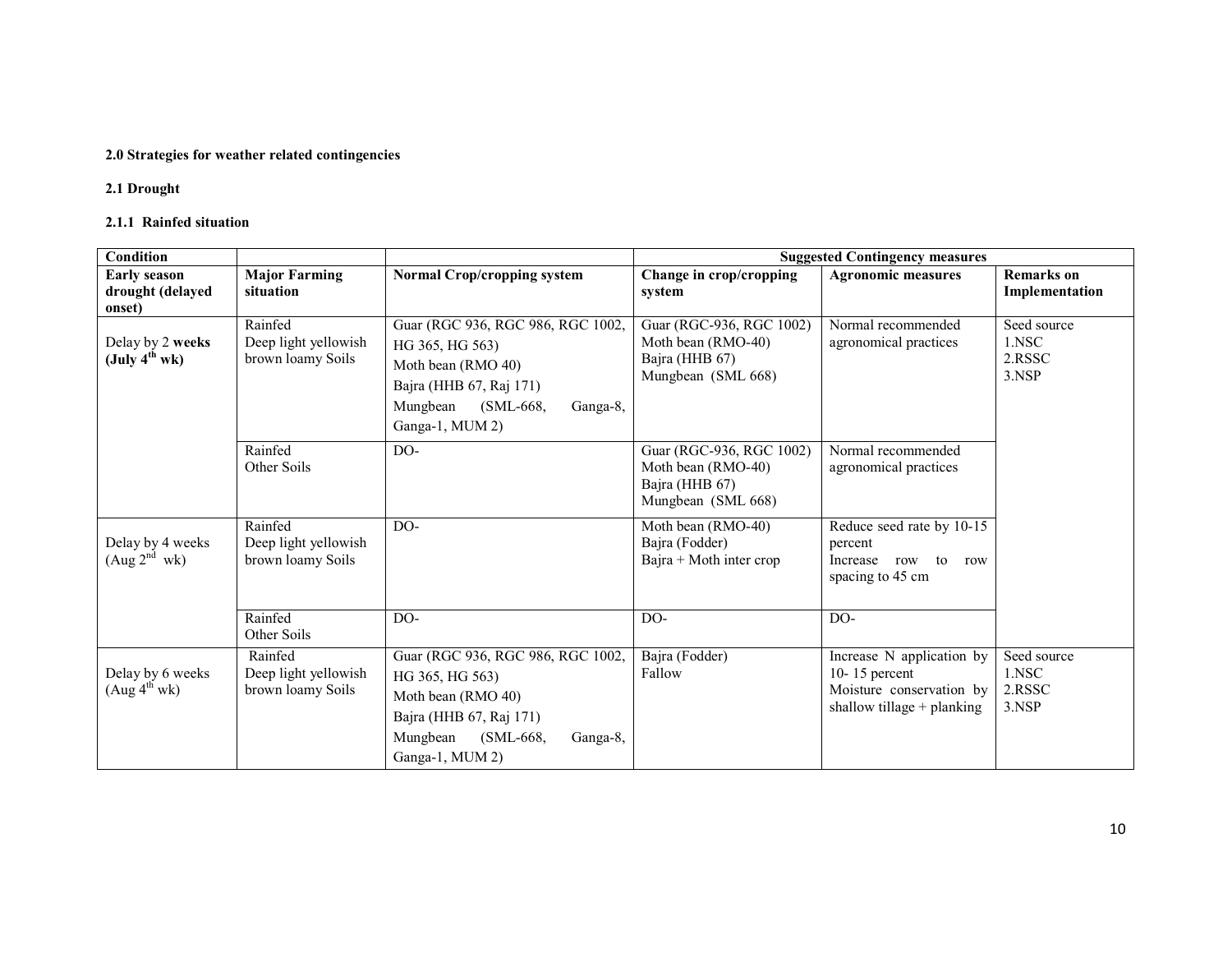| Condition                                         |                                   |                                    |                                   | <b>Suggested Contingency measures</b>                                                                  |                              |
|---------------------------------------------------|-----------------------------------|------------------------------------|-----------------------------------|--------------------------------------------------------------------------------------------------------|------------------------------|
| <b>Early season</b><br>drought (delayed<br>onset) | <b>Major Farming</b><br>situation | <b>Normal Crop/cropping system</b> | Change in crop/cropping<br>svstem | <b>Agronomic measures</b>                                                                              | Remarks on<br>Implementation |
|                                                   | Rainfed<br>Other Soils            | DO-                                | Bajra (Fodder)<br>Fallow          | Increase N application by<br>10-15 percent<br>Moisture conservation by<br>shallow tillage $+$ planking |                              |

| <b>Condition</b>                                  |                                                      |                                    |                                   | <b>Suggested Contingency measures</b>                                  |                                         |
|---------------------------------------------------|------------------------------------------------------|------------------------------------|-----------------------------------|------------------------------------------------------------------------|-----------------------------------------|
| <b>Early season</b><br>drought (delayed<br>onset) | <b>Major Farming</b><br>situation                    | <b>Normal Crop/cropping system</b> | Change in crop/cropping<br>system | <b>Agronomic measures</b>                                              | <b>Remarks</b> on<br>Implementation     |
| Delay by 8 weeks<br>(Sep 2 <sup>nd</sup> wk)      | Rainfed<br>Deep light yellowish<br>brown loamy Soils | $DO-$                              | No Kharif crop can be taken       | Conserve soil moisture by<br>shallow<br>ploughing<br>for<br>Rabi crops | Seed source<br>1.NSC<br>2.RSSC<br>3.NSP |
|                                                   | Rainfed<br>Other Soils                               | DO-                                | No Kharif crop can be taken       | Conserve soil moisture by<br>shallow<br>ploughing<br>for<br>Rabi crops |                                         |

| <b>Early season</b><br>drought (Normal<br>onset, followed by                               | <b>Major Farming</b><br>situation                    | <b>Normal Crop/cropping system</b>                                                                                                                      | Crop management                                                                                             | Soil management | <b>Remarks</b> on<br>Implementation     |
|--------------------------------------------------------------------------------------------|------------------------------------------------------|---------------------------------------------------------------------------------------------------------------------------------------------------------|-------------------------------------------------------------------------------------------------------------|-----------------|-----------------------------------------|
| 15-20 days dry spell<br>after sowing leading<br>to poor<br>germination/crop<br>stand etc.) | Rainfed<br>Deep light yellowish<br>brown loamy Soils | Guar (RGC 936, RGC 986, RGC<br>1002, HG 365, HG 563)<br>Moth bean (RMO 40)<br>Bajra (HHB 67, Raj 171)<br>Mungbean (SML-668, Ganga-8,<br>Ganga-1, MUM 2) | Gap filling/ Re-sowing of crops<br>just after rains received after dry<br>spell, depending upon plant stand | Dust mulching   | Seed source<br>1.NSC<br>2.RSSC<br>3.NSP |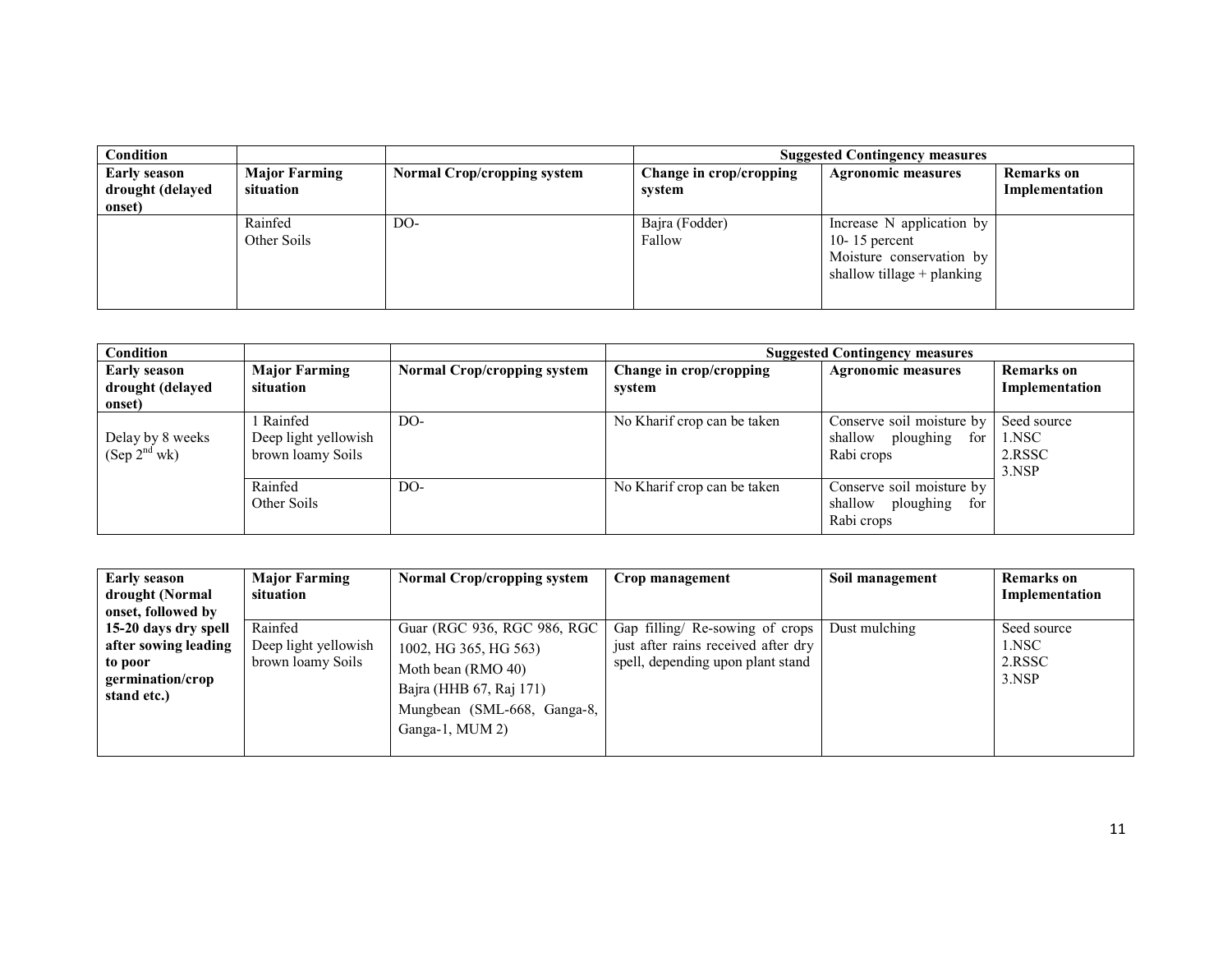| <b>Early season</b><br>drought (Normal<br>onset, followed by | <b>Major Farming</b><br>situation | <b>Normal Crop/cropping system</b> | Crop management | Soil management | Remarks on<br>Implementation            |
|--------------------------------------------------------------|-----------------------------------|------------------------------------|-----------------|-----------------|-----------------------------------------|
|                                                              | Rainfed<br>Other Soils            | DO-                                | DO-             | Dust mulching   | Seed source<br>1.NSC<br>2.RSSC<br>3.NSP |

| Mid season drought<br>(long dry spell) | <b>Major Farming</b><br>situation                    | <b>Normal Crop/cropping system</b>          | Crop management                                                                                                     | Soil management                                      | <b>Remarks</b> on<br>Implementation |
|----------------------------------------|------------------------------------------------------|---------------------------------------------|---------------------------------------------------------------------------------------------------------------------|------------------------------------------------------|-------------------------------------|
| At vegetative stage                    | Rainfed<br>Deep light yellowish<br>brown loamy Soils | Guar<br>Mungbean bean<br>Moth bean<br>Bajra | Reduce the plant population<br>Depending on the period of<br>drought<br>Foliar Spray of 2% urea just after<br>rains | Inter culture operation for<br>moisture conservation |                                     |
|                                        | Rainfed<br>Other Soils                               | Guar<br>Mungbean bean<br>Moth bean<br>Bajra | DO-                                                                                                                 | Inter culture operation for<br>moisture conservation |                                     |

| Condition                              |                                                      |                                             |                                                                                                                                                                                                         | <b>Suggested Contingency measures</b>                                                         |                                     |
|----------------------------------------|------------------------------------------------------|---------------------------------------------|---------------------------------------------------------------------------------------------------------------------------------------------------------------------------------------------------------|-----------------------------------------------------------------------------------------------|-------------------------------------|
| Mid season drought<br>(long dry spell) | <b>Major Farming</b><br>situation                    | <b>Normal</b><br>Crop/cropping<br>svstem    | Crop management                                                                                                                                                                                         | Soil management                                                                               | <b>Remarks</b> on<br>Implementation |
| At flowering/<br>fruiting stage        | Rainfed<br>Deep light yellowish<br>brown loamy Soils | Guar<br>Mungbean bean<br>Moth bean<br>Bajra | Life saving irrigation may be applied if<br>available<br>Reduce the plant population by 50 $\%$<br>depending on the period of drought<br>Under severe condition crop may be<br>harvested as fodder crop | Inter culture operation for<br>moisture conservation<br>Use uprooted plants as green<br>mulch |                                     |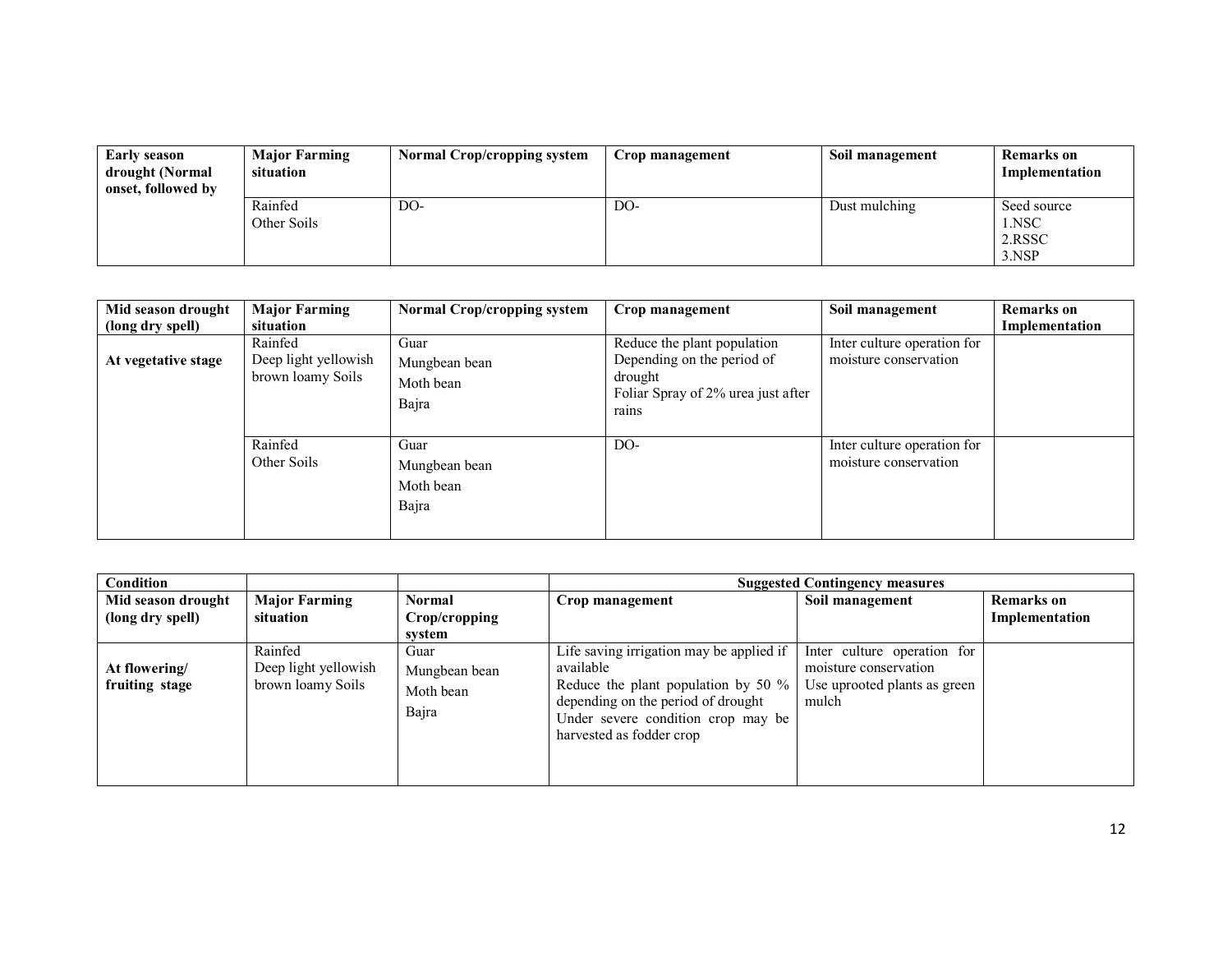| Rainfed     | Guar                | DO- | DO- |  |
|-------------|---------------------|-----|-----|--|
| Other Soils | Mungbean bean, Moth |     |     |  |
|             | bean                |     |     |  |
|             | Bajra               |     |     |  |
|             |                     |     |     |  |

| <b>Terminal drought</b><br>(Early withdrawal of<br>monsoon) | <b>Major Farming</b><br>situation                       | <b>Normal</b><br>Crop/cropping<br>system    | Crop management                                                                                                                          | Rabi Crop planning                                                                                                      | Remarks on<br>Implementation        |
|-------------------------------------------------------------|---------------------------------------------------------|---------------------------------------------|------------------------------------------------------------------------------------------------------------------------------------------|-------------------------------------------------------------------------------------------------------------------------|-------------------------------------|
|                                                             | Rainfed<br>Deep light<br>yellowish brown<br>loamy Soils | Guar<br>Mungbean bean<br>Moth bean<br>Bajra | Life saving irrigation may be<br>applied if available<br>Under severe condition crop<br>may be harvested if forced<br>maturity is there. | If marginal quality ground water is<br>available then Toria (variety TL-15) may<br>be grown after pre sowing irrigation |                                     |
|                                                             | <b>Major Farming</b><br>situation                       | <b>Normal</b><br>Crop/cropping<br>system    | Crop management                                                                                                                          | Rabi Crop planning                                                                                                      | <b>Remarks</b> on<br>Implementation |
|                                                             | Rainfed<br>Other Soils                                  | Guar, Mungbean bean,<br>Moth bean, Bajra    | DO-                                                                                                                                      | DO-                                                                                                                     |                                     |

## 2.1.2 Irrigated situation

| Condition                                                    |                                                                                              |                                                                                          | <b>Suggested Contingency measures</b>                                                                                                                                      |                                                                              |                                            |  |
|--------------------------------------------------------------|----------------------------------------------------------------------------------------------|------------------------------------------------------------------------------------------|----------------------------------------------------------------------------------------------------------------------------------------------------------------------------|------------------------------------------------------------------------------|--------------------------------------------|--|
|                                                              | <b>Major Farming</b><br>Normal Crop/cropping system                                          |                                                                                          | Change in crop/cropping                                                                                                                                                    | <b>Agronomic measures</b>                                                    | Remarks on                                 |  |
|                                                              | situation                                                                                    |                                                                                          | svstem                                                                                                                                                                     |                                                                              | Implementation                             |  |
| Delayed release of<br>water in canals due<br>to low rainfall | Canal irrigated Light<br>to medium Soil (Light<br>brown colour, deep,<br>loamy sand to sandy | A. cotton, D. Cotton. Guar<br>Ground Nut, Sugar Cane,<br>Mungbean, Castor, Bajra, Fodder | Prefer American cotton instead of Use Pressurized irrigation<br>desi cotton, Prefer cotton varieties<br>instead of hybrids, Sowing of<br>Clusterbean, mungbean, Bajra etc. | method,<br>Furrow<br>and<br>alternate furrow irrigation<br>in wide row crops | Seed source<br>$1$ .NSC<br>2.RSSC<br>3.NSP |  |
|                                                              | loam soils with scarce<br>rainfall)                                                          | crops                                                                                    | low water requiring crops may be<br>encouraged                                                                                                                             |                                                                              |                                            |  |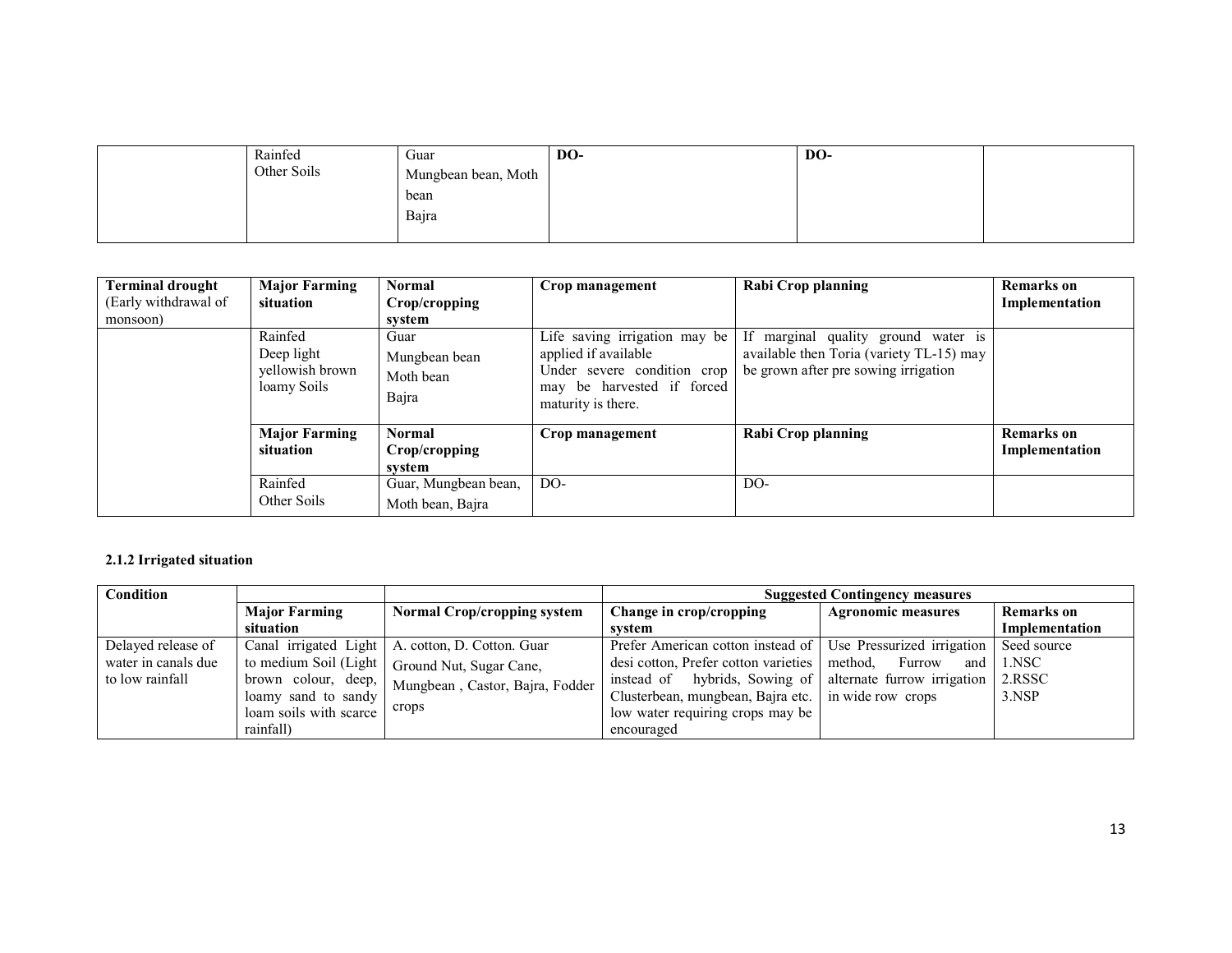| Condition |                                                                                                                            |                                                                  |                                                                                                                                                     | <b>Suggested Contingency measures</b>                                                                                                       |                   |  |
|-----------|----------------------------------------------------------------------------------------------------------------------------|------------------------------------------------------------------|-----------------------------------------------------------------------------------------------------------------------------------------------------|---------------------------------------------------------------------------------------------------------------------------------------------|-------------------|--|
|           | <b>Major Farming</b>                                                                                                       | <b>Normal Crop/cropping system</b>                               | Change in crop/cropping                                                                                                                             | <b>Agronomic measures</b>                                                                                                                   | <b>Remarks</b> on |  |
|           | situation                                                                                                                  |                                                                  | system                                                                                                                                              |                                                                                                                                             | Implementation    |  |
|           | Canal irrigated Heavy<br>Soil (dark brown, clay<br>loam to silty clay<br>loam soils with scarce<br>rainfall)               | A. cotton, D. Cotton. Guar                                       | Prefer cotton varieties (RST-9)<br>instead of<br>hybrids, Sowing of<br>Guar, mungbean, Bajra etc. low<br>water requiring crops may be<br>encouraged | Use Pressurized irrigation<br>method,<br>Furrow<br>and<br>alternate furrow irrigation<br>in wide row crops                                  |                   |  |
|           | Ghaggar Flood Plain<br>Soil (Dark brown<br>colour, deep, silty<br>clay loam soils with<br>scarce rainfall)                 | Paddy, A. cotton<br>D. Cotton. Fodder crops<br>Sugarcane, Guar   | Prefer American cotton instead of<br>desi cotton, Replace part of paddy<br>area under cotton and guar                                               | Delay<br>transplanting<br>of<br>paddy by two weeks<br>Apply irrigation to paddy<br>after<br>days<br>two<br>disappearance of ponded<br>water |                   |  |
|           | affected<br>Salt<br>soils<br>(Variable in colour,<br>deep, Loamy sand to<br>silty clay loam soils<br>with scarce rainfall) | A. cotton, D. Cotton, Sugar Cane,<br>Castor, Bajra, Fodder crops | $Do-$                                                                                                                                               | Use Pressurized irrigation<br>method, Furrow and<br>alternate furrow irrigation<br>in wide row crops                                        |                   |  |

| Condition           |                                               |                                                    | <b>Suggested Contingency measures</b> |                               |                |  |
|---------------------|-----------------------------------------------|----------------------------------------------------|---------------------------------------|-------------------------------|----------------|--|
|                     | <b>Major Farming</b>                          | Crop/cropping system                               | Change in crop/cropping               | <b>Agronomic measures</b>     | Remarks on     |  |
|                     | situation                                     |                                                    | system                                |                               | Implementation |  |
| Limited release of  |                                               | Canal irrigated Light   A. cotton, D. Cotton. Guar | Prefer desi cotton varieties instead  | Use Pressurized irrigation    | Seed source    |  |
| water in canals due | to medium Soil (Light                         | Ground Nut, Sugar Cane,                            | of hybrids and American cotton,       | method.                       | 1.NSC          |  |
| to low rainfall     | brown colour, deep,                           | Mungbean, Castor, Bajra, Fodder                    | Sowing of Guar, mungbean, Bajra       | Irrigation at critical stages | 2.RSSC         |  |
|                     | loamy sand to sandy<br>loam soils with scarce | crops                                              | low water requiring crops<br>etc.     | Furrow and alternate          | 3.NSP          |  |
|                     |                                               |                                                    | may be encouraged                     | furrow irrigation in wide     |                |  |
|                     | rainfall)                                     |                                                    |                                       | row crops                     |                |  |
|                     |                                               |                                                    |                                       | Use mulches                   |                |  |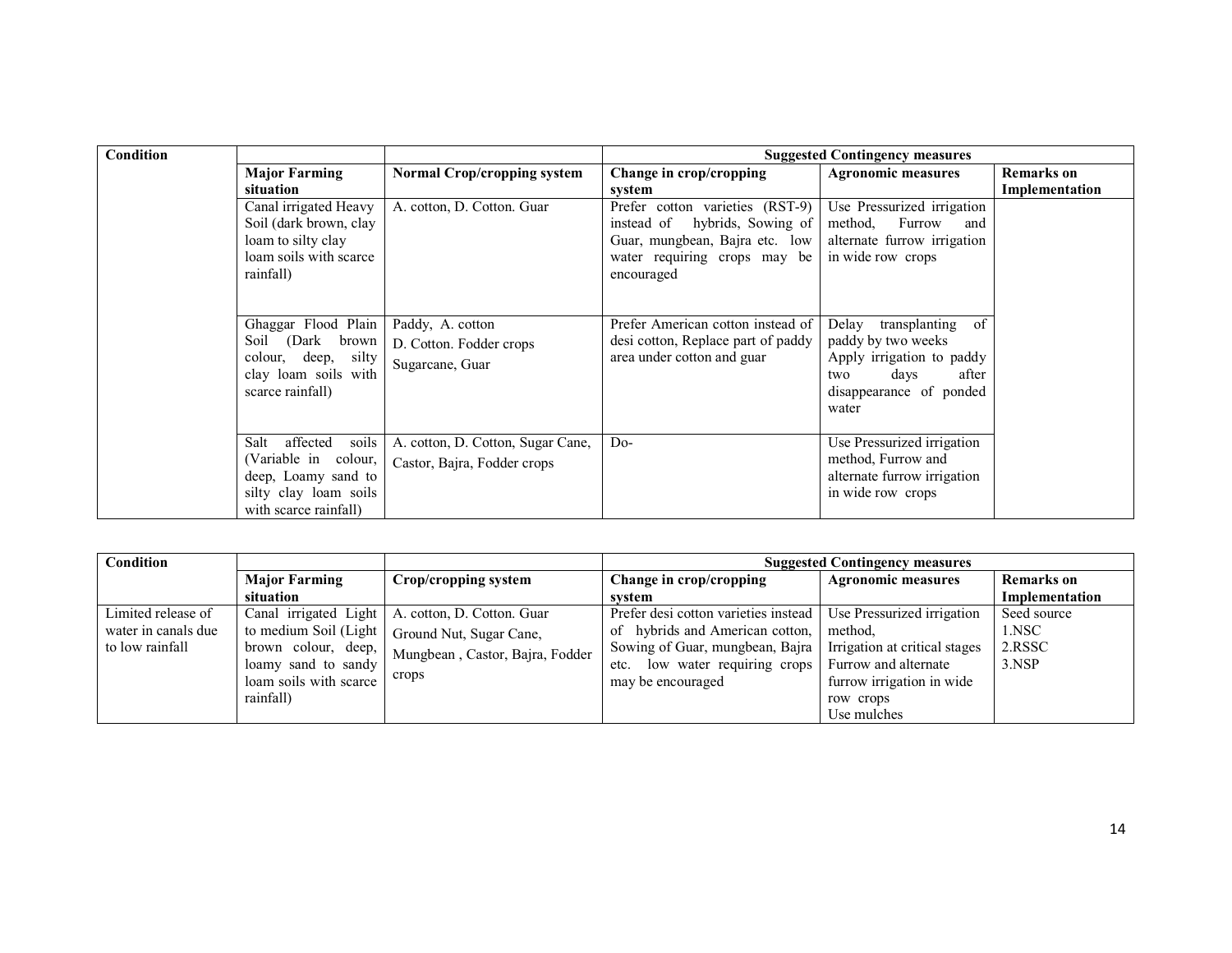| Condition |                           |                                   | <b>Suggested Contingency measures</b> |                               |                   |
|-----------|---------------------------|-----------------------------------|---------------------------------------|-------------------------------|-------------------|
|           | <b>Major Farming</b>      | Crop/cropping system              | Change in crop/cropping               | <b>Agronomic measures</b>     | <b>Remarks</b> on |
|           | situation                 |                                   | system                                |                               | Implementation    |
|           | Canal irrigated Heavy     | A. cotton, D. Cotton. Guar        | Prefer RST-9 variety of A.cotton      | $Do-$                         |                   |
|           | Soil (dark brown, clay    |                                   | instead of hybrids, Sowing of         |                               |                   |
|           | loam to silty clay        |                                   | Guar, mungbean, Bajra etc. low        |                               |                   |
|           | loam soils with scarce    |                                   | water requiring crops may be          |                               |                   |
|           | rainfall)                 |                                   | encouraged                            |                               |                   |
|           | Ghaggar Flood Plain       | Paddy, A. cotton                  | Prefer desi cotton varieties instead  | Delay transplanting of        |                   |
|           | Soil (Dark<br>brown       | D. Cotton. Fodder crops           | of hybrids and American cotton,       | paddy by two weeks            |                   |
|           | colour, deep, silty       | Sugarcane, Guar                   | Replace part of paddy area under      | Irrigation at critical stages |                   |
|           | clay loam soils with      |                                   | cotton and guar                       | Apply irrigation to paddy     |                   |
|           | scarce rainfall)          |                                   |                                       | two days after                |                   |
|           |                           |                                   |                                       | disappearance of ponded       |                   |
|           |                           |                                   |                                       | water                         |                   |
|           |                           |                                   |                                       |                               |                   |
|           | affected<br>Salt<br>soils | A. cotton, D. Cotton, Sugar Cane, | Prefer desi cotton varieties instead  | Use Pressurized irrigation    |                   |
|           | (Variable in colour,      | Castor, Bajra, Fodder crops       | of hybrids and American cotton,       | method.                       |                   |
|           | deep, Loamy sand to       |                                   | Replace part of cotton area by        | Irrigation at critical stages |                   |
|           | silty clay loam soils     |                                   | Castor and Bajra                      | Furrow and alternate          |                   |
|           | with scarce rainfall)     |                                   |                                       | furrow irrigation in wide     |                   |
|           |                           |                                   |                                       | row crops                     |                   |
|           |                           |                                   |                                       | Use mulches                   |                   |

| <b>Condition</b>                                                                       |                                            |                                                                                                        | <b>Suggested Contingency measures</b>                                                                          |                                                                                                                                                                           |                                         |  |
|----------------------------------------------------------------------------------------|--------------------------------------------|--------------------------------------------------------------------------------------------------------|----------------------------------------------------------------------------------------------------------------|---------------------------------------------------------------------------------------------------------------------------------------------------------------------------|-----------------------------------------|--|
|                                                                                        | Major<br>Farming<br>situation              | Crop/cropping system                                                                                   | Change in crop/cropping<br>system                                                                              | <b>Agronomic measures</b>                                                                                                                                                 | <b>Remarks</b> on<br>Implementation     |  |
| Non release of water<br>in canals under<br>delayed onset of<br>monsoon in<br>catchment | Canal irrigated<br>Light to<br>medium Soil | A. cotton, D. Cotton. Guar<br>Ground Nut, Sugar Cane,<br>Mungbean been, Castor, Bajra, Fodder<br>crops | Grow cotton in limited area,<br>Grow guar, mungbean, Bajra,<br>Ground nut, fodder crops on onset<br>of monsoon | Sowing of cotton under<br>limited area may be done<br>where ground water<br>having $E C$ up to 5 dS/m<br>is available.<br>Use gypsum with<br>irrigation for alkali waters | Seed source<br>1.NSC<br>2.RSSC<br>3.NSP |  |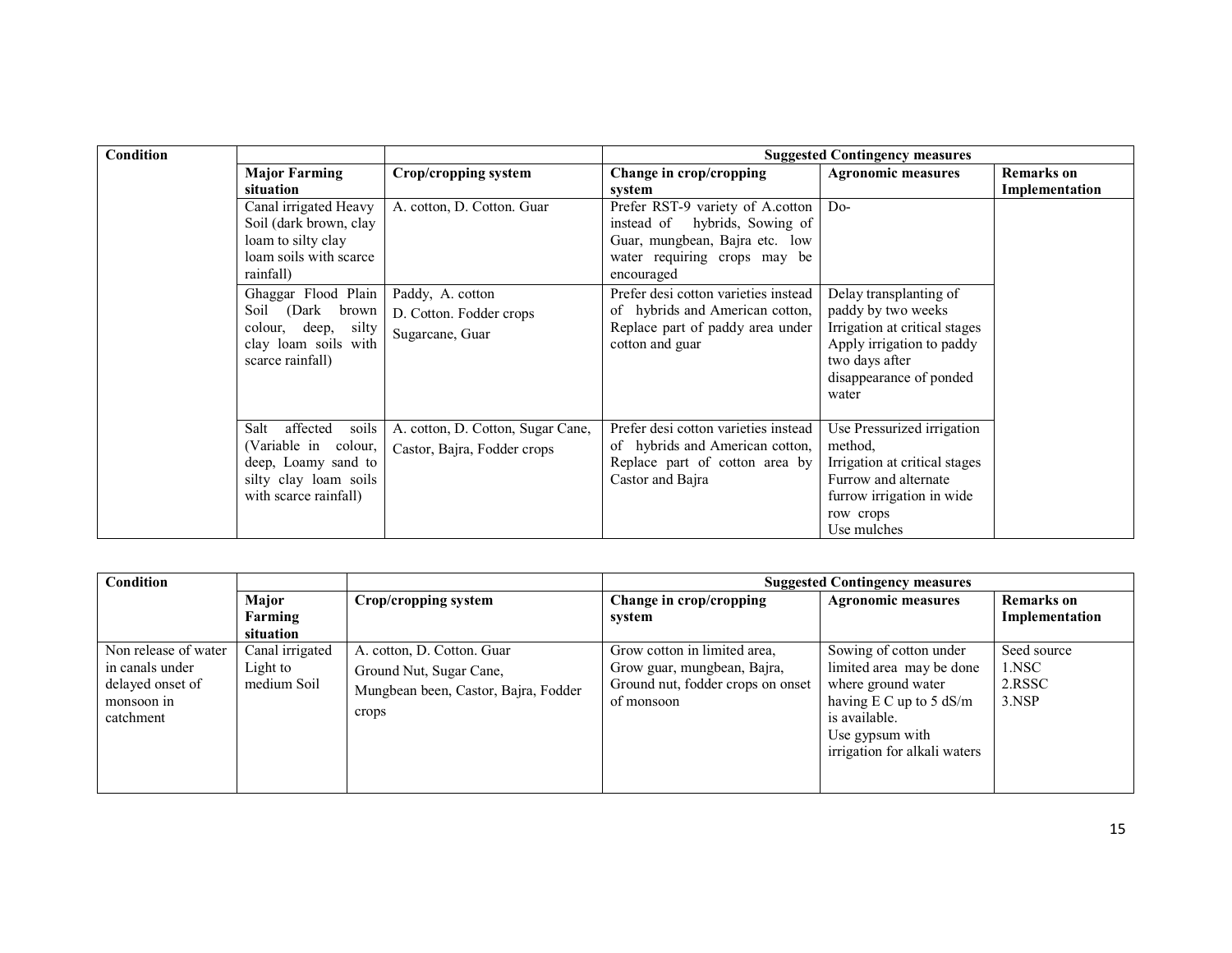| Condition | <b>Suggested Contingency measures</b> |                                                                  |                                                                                                                                   |                                                                                                                                                                                       |                                     |  |
|-----------|---------------------------------------|------------------------------------------------------------------|-----------------------------------------------------------------------------------------------------------------------------------|---------------------------------------------------------------------------------------------------------------------------------------------------------------------------------------|-------------------------------------|--|
|           | Major<br>Farming<br>situation         | Crop/cropping system                                             | Change in crop/cropping<br>system                                                                                                 | <b>Agronomic measures</b>                                                                                                                                                             | <b>Remarks</b> on<br>Implementation |  |
|           | Canal irrigated<br>Heavy Soil         | A. cotton, D. Cotton, Guar<br>Mungbean, Bajra<br>Fodder crops    | Grow cotton in limited area,<br>Grow guar, mungbean, Bajra,<br>fodder crops on onset of monsoon                                   | Sowing of cotton under<br>limited area may be done<br>ground<br>where<br>water<br>having $E C$ up to 3 dS/m<br>is available.<br>Use<br>with<br>gypsum<br>irrigation for alkali waters |                                     |  |
|           | Ghaggar Flood<br>Plain Soil           | Paddy, A. cotton<br>D. Cotton. Fodder crops<br>Sugar Cane, Guar  | Reduce paddy cultivation, Grow<br>cotton in tube well command<br>area<br>Grow guar, mungbean, fodder<br>crops on onset of monsoon | Delay transplanting of<br>paddy by two weeks<br>Apply irrigation to paddy<br>two days after<br>disappearance of ponded<br>water                                                       |                                     |  |
|           | Salt affected<br>soils                | A. cotton, D. Cotton, Sugar Cane,<br>Castor, Bajra, Fodder crops | Grow cotton in limited area,<br>Grow Bajra and fodder crops on<br>onset of monsoon                                                | Sowing of cotton under<br>limited area may be done<br>where ground water<br>having $E C$ up to 5 dS/m<br>is available.<br>Use gypsum with<br>irrigation for alkali waters             |                                     |  |

| Lack of inflows into | N. A. |  |
|----------------------|-------|--|
| tanks due to         |       |  |
| insufficient/delayed |       |  |
| onset of monsoon     |       |  |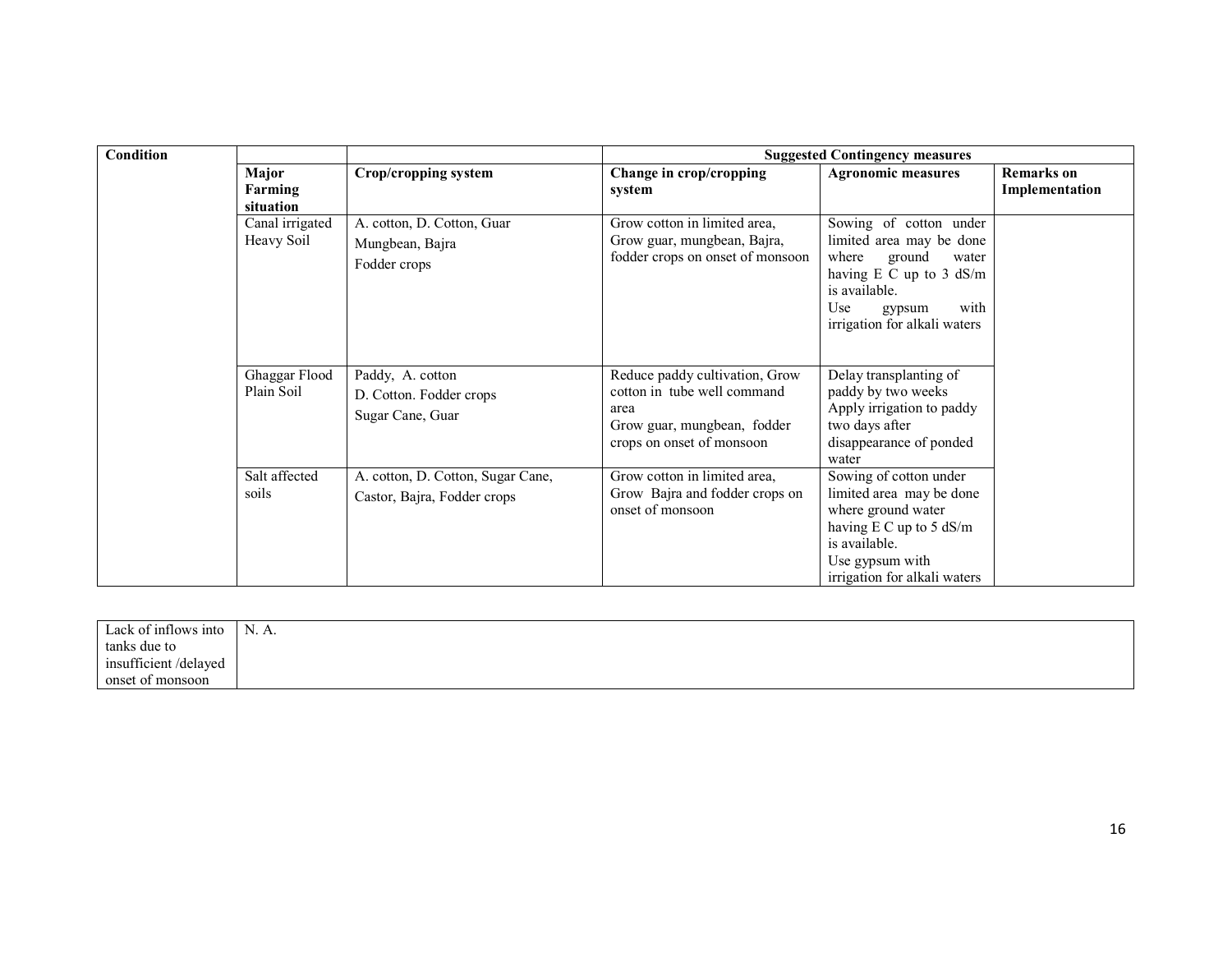| Condition                                                      |                             |                                                                 | <b>Suggested Contingency measures</b>                                                                        |                                                                                                                                                   |                      |  |
|----------------------------------------------------------------|-----------------------------|-----------------------------------------------------------------|--------------------------------------------------------------------------------------------------------------|---------------------------------------------------------------------------------------------------------------------------------------------------|----------------------|--|
|                                                                | <b>Major Farming</b>        | Crop/cropping system                                            | Change in crop/cropping                                                                                      | <b>Agronomic measures</b>                                                                                                                         | <b>Remarks</b> on    |  |
|                                                                | situation                   |                                                                 | svstem                                                                                                       |                                                                                                                                                   | Implementation       |  |
| Insufficient<br>groundwater<br>recharge due to low<br>rainfall | Ghaggar Flood Plain<br>Soil | Paddy, A. cotton<br>D. Cotton. Fodder crops<br>Sugar Cane, Guar | Avoid paddy cultivation<br>Restrict cotton cultivation,<br>Encourage low water requiring<br>crops like Guar. | pressurized<br>Encourage<br><i>irrigation.</i><br>Irrigate at critical growth 2.RSSC<br>stages Extensive use of $\vert$ 3.NSP<br>irrigation water | Seed source<br>1.NSC |  |

2.2 Un-timely (unseasonal) rains

| Condition                                                                         | <b>Suggested contingency measure</b> |                                                  |                                                                                                                                                                   |                                                                                                 |  |
|-----------------------------------------------------------------------------------|--------------------------------------|--------------------------------------------------|-------------------------------------------------------------------------------------------------------------------------------------------------------------------|-------------------------------------------------------------------------------------------------|--|
|                                                                                   | Vegetative<br>stage                  | <b>Flowering stage</b>                           | Crop maturity stage                                                                                                                                               | Post harvest                                                                                    |  |
| <b>Continuous high</b><br>rainfall in a short<br>span leading to<br>water logging | N.A.                                 |                                                  |                                                                                                                                                                   |                                                                                                 |  |
| Heavy rainfall with<br>high speed winds in<br>a short span                        |                                      |                                                  |                                                                                                                                                                   |                                                                                                 |  |
| Chickpea                                                                          | N.A.                                 | Hormonal spray is advised to induce<br>flowering | Control heliothis by spraying chemicals<br>Indoxacarb 14.5 SC 0.1% or<br>like<br>Spinosad 45 SC 0.03%.<br>To control fungal diseases spray<br>$0.2\%$ carbendazim | Dry the produce before storage to<br>prevent the attack of storage pest and<br>fungal infection |  |

| <b>Condition</b>    |      | Suggested contingency measure                    |                                                            |  |  |  |
|---------------------|------|--------------------------------------------------|------------------------------------------------------------|--|--|--|
| Mustard             | N.A. | Hormonal spray is advised to induce<br>flowering | To prevent stem rot disease spray 0.2%<br>Carbendizim      |  |  |  |
| Wheat               |      | N.A.                                             | Stop irrigation in lodged crop                             |  |  |  |
| <b>Horticulture</b> |      |                                                  |                                                            |  |  |  |
| Kinnow              | N.A. | Spray hormones                                   | Spray Antracol 0.2% to avoid secondary<br>fungal infection |  |  |  |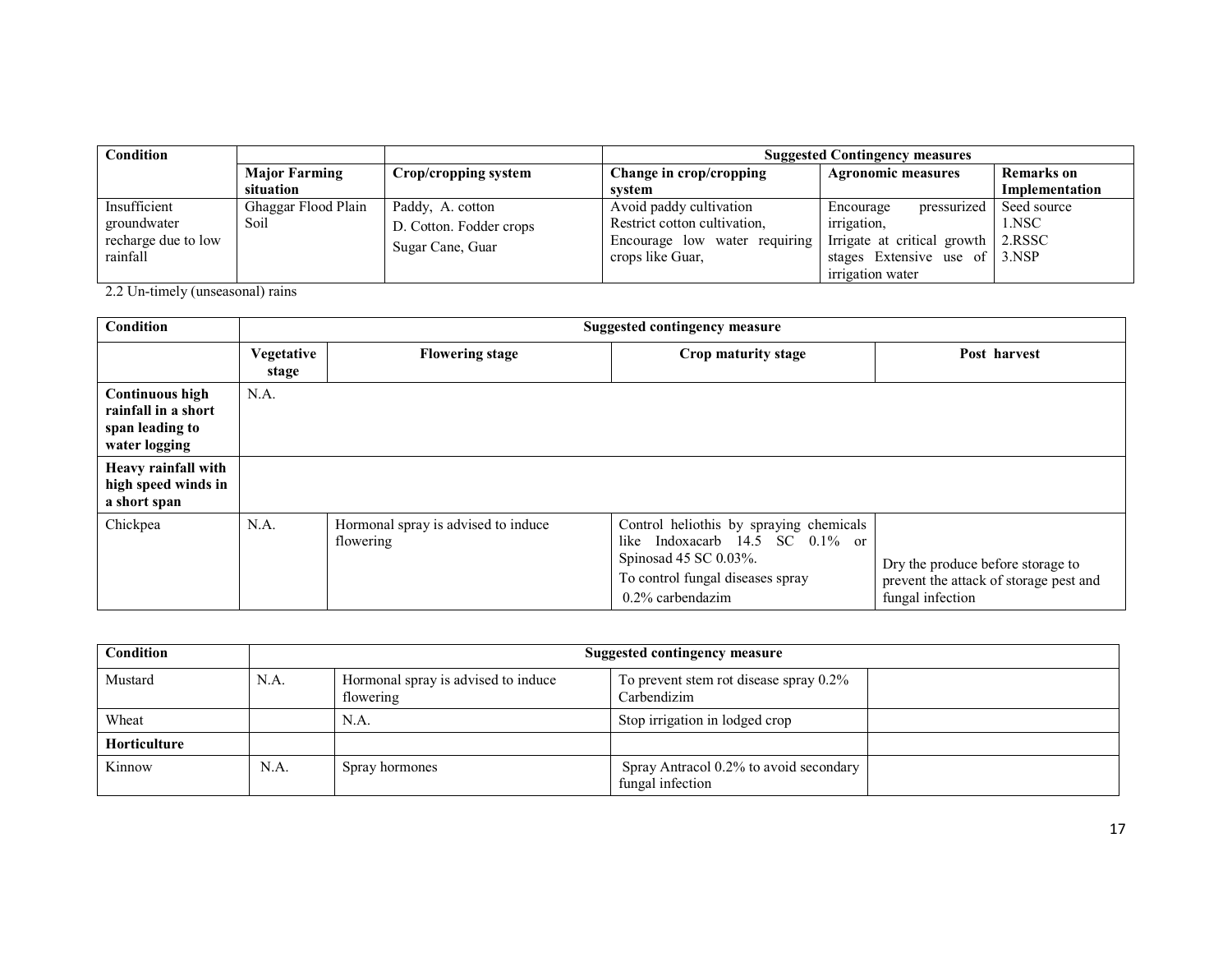| <b>Outbreak of pests</b><br>and diseases due to<br>unseasonal rains |                                                  |                                                                                                                                                                  |                                                                                                 |
|---------------------------------------------------------------------|--------------------------------------------------|------------------------------------------------------------------------------------------------------------------------------------------------------------------|-------------------------------------------------------------------------------------------------|
| Chickpea                                                            | Hormonal spray is advised to induce<br>flowering | Control heliothis by spraying chemicals<br>like Indoxacarb 14.5 SC 0.1% or<br>Spinosad $45$ SC 0.03%.<br>To control fungal diseases spray<br>$0.2\%$ carbendazim | Dry the produce before storage to<br>prevent the attack of storage pest and<br>fungal infection |
| Mustard                                                             | Hormonal spray is advised to induce<br>flowering | To prevent stem rot disease spray 0.2%<br>Carbendizim                                                                                                            |                                                                                                 |
| Wheat                                                               | N.A.                                             | Stop irrigation in lodged crop                                                                                                                                   |                                                                                                 |
| Horticulture                                                        |                                                  |                                                                                                                                                                  |                                                                                                 |
| Kinnow                                                              | Spray hormones                                   | Spray Antracol 0.2% to avoid secondary<br>fungal infection                                                                                                       |                                                                                                 |

### 2.3 Floods

| Condition                                      | Suggested contingency measure |                  |                    |            |  |  |
|------------------------------------------------|-------------------------------|------------------|--------------------|------------|--|--|
|                                                | Seedling / nursery stage      | Vegetative stage | Reproductive stage | At harvest |  |  |
| Transient water logging/ partial<br>inundation | N.A                           |                  |                    |            |  |  |
| Continuous submergence                         |                               |                  |                    |            |  |  |
| for more than 2 days                           | N.A                           |                  |                    |            |  |  |
| Sea water inundation                           | N.A.                          |                  |                    |            |  |  |

# 2.4 Extreme events: Heat wave / Cold wave/Frost/ Hailstorm /Cyclone

| Extreme event type | <b>Suggested contingency measure</b>                                             |  |                                                                       |  |  |
|--------------------|----------------------------------------------------------------------------------|--|-----------------------------------------------------------------------|--|--|
|                    | Seedling / nursery stage<br>Reproductive stage<br>Vegetative stage<br>At harvest |  |                                                                       |  |  |
| <b>Heat Wave</b>   |                                                                                  |  |                                                                       |  |  |
| Wheat              |                                                                                  |  | Apply irrigation, spray 1000 ppm   Water spray in evening<br>thiourea |  |  |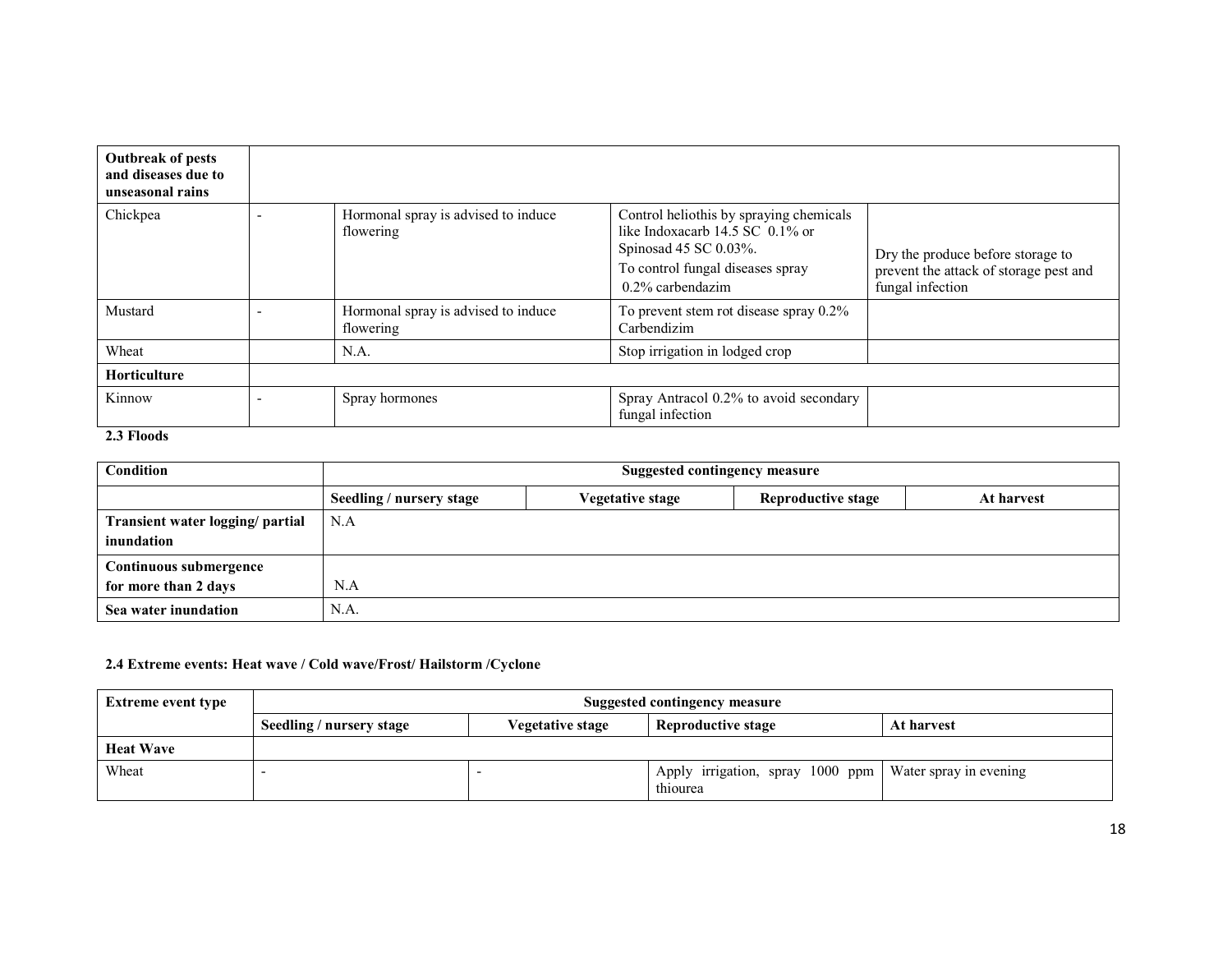| Mustard      | Delay sowing by $10 - 15$ days,<br>use variety RGN 13 | $\overline{a}$                                                                                      |                                                                                                                                 | $Do-$                                                                                                      |
|--------------|-------------------------------------------------------|-----------------------------------------------------------------------------------------------------|---------------------------------------------------------------------------------------------------------------------------------|------------------------------------------------------------------------------------------------------------|
| Chickpea     | $\blacksquare$                                        | $\overline{a}$                                                                                      |                                                                                                                                 | $Do-$                                                                                                      |
| Cotton       | ÷,                                                    | spray 500 ppm thiourea                                                                              | Spray 500 ppm thiourea along with<br>$2\%$ KNO <sub>3</sub>                                                                     |                                                                                                            |
| Horticulture |                                                       |                                                                                                     |                                                                                                                                 |                                                                                                            |
| Kinnow       |                                                       | Apply irrigation, spray 500<br>ppm thiourea                                                         | Spray of 10 ppm 2 4 D (Horticultural<br>grade) or 20 ppm GA                                                                     |                                                                                                            |
| Cold wave    |                                                       |                                                                                                     |                                                                                                                                 |                                                                                                            |
| Mustard      |                                                       | L,                                                                                                  | Spray of $0.1\%$ H <sub>2</sub> SO <sub>4</sub> , mass<br>smoking at night, apply light<br>irrigation or spray 500 ppm thiourea |                                                                                                            |
| Chickpea     |                                                       | $\blacksquare$                                                                                      | $Do-$                                                                                                                           |                                                                                                            |
| Castor       | L                                                     | $\blacksquare$                                                                                      | $Do-$                                                                                                                           | ÷,                                                                                                         |
| Horticulture |                                                       |                                                                                                     |                                                                                                                                 |                                                                                                            |
| Aonla        |                                                       | Ē,                                                                                                  |                                                                                                                                 | Spray of $0.1\%$ $H_2SO_4$ , mass<br>smoking at night, apply light<br>irrigation or spray 500 ppm thiourea |
| Frost        |                                                       |                                                                                                     |                                                                                                                                 |                                                                                                            |
| Mustard      | $\overline{\phantom{a}}$                              | Apply irrigation, Spray of<br>$0.1\%$ H <sub>2</sub> SO <sub>4</sub> , or spray 500<br>ppm thiourea | Spray of $0.1\%$ $H_2SO_4$ , mass<br>smoking at night, apply light<br>irrigation or spray 500 ppm thiourea                      |                                                                                                            |
| Chickpea     | $\blacksquare$                                        | Apply irrigation, Spray of<br>$0.1\%$ H <sub>2</sub> SO <sub>4</sub> , or spray 500<br>ppm thiourea | Spray of $0.1\%$ $H_2SO_4$ ,<br>mass<br>smoking at night, apply light<br>irrigation or spray 500 ppm thiourea                   |                                                                                                            |
| Castor       | L                                                     |                                                                                                     | Spray of $0.1\%$ $H_2SO_4$ , mass<br>smoking at night, apply light<br>irrigation or spray 500 ppm thiourea                      |                                                                                                            |
| Horticulture |                                                       |                                                                                                     |                                                                                                                                 |                                                                                                            |
| Aonla        | $\overline{a}$                                        | $\overline{\phantom{a}}$                                                                            | Apply irrigation, Spray of 0.1%<br>$H2SO4$ , or spray 500 ppm thiourea                                                          | Apply irrigation, Spray of 0.1%<br>$H2SO4$ , or spray 500 ppm thiourea                                     |
| Hailstorm    |                                                       |                                                                                                     |                                                                                                                                 |                                                                                                            |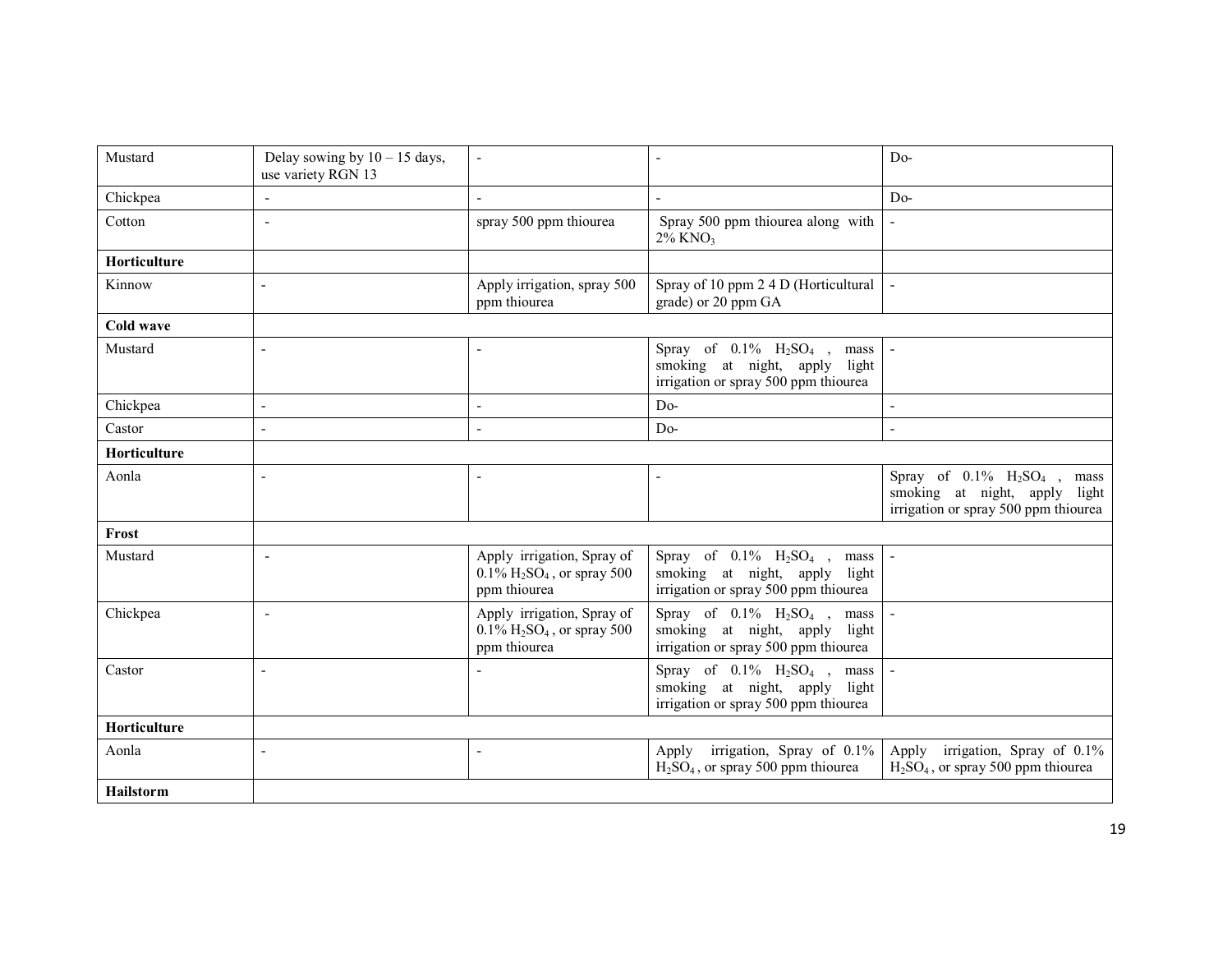|                     |  | 0.2% Copper Oxichloride to prevent<br>bacterial infection              | 0.2% Copper Oxichloride to prevent<br>bacterial infection |
|---------------------|--|------------------------------------------------------------------------|-----------------------------------------------------------|
| Kinnow              |  | Spray 100 ppm streptocycline $+$                                       | Spray 100 ppm streptocycline +                            |
| <b>Horticulture</b> |  |                                                                        |                                                           |
| Chickpea            |  |                                                                        |                                                           |
|                     |  | or Spinosad 45 SC 0.03%.                                               |                                                           |
|                     |  | like Indoxacarb $14.5$ SC $0.1\%$                                      |                                                           |
|                     |  | chemicals                                                              |                                                           |
|                     |  | Spray 0.1% Carbendazim to control<br>secondary fungal infection, Spray |                                                           |
|                     |  |                                                                        |                                                           |
| Mustard             |  | Spray 0.2% Ridomil (Metalaxyl +<br>Mencozeb)                           |                                                           |
|                     |  |                                                                        |                                                           |
| Wheat               |  | Harvest and use as fodder                                              |                                                           |

# 2.5 Contingent strategies for Livestock, Poultry & Fisheries

# 2.5.1 Livestock

|                               | <b>Suggested contingency measures</b>                           |                                                                            |                                                                  |  |
|-------------------------------|-----------------------------------------------------------------|----------------------------------------------------------------------------|------------------------------------------------------------------|--|
|                               | <b>Before the event</b>                                         | During the event                                                           | After the event                                                  |  |
| <b>Drought</b>                |                                                                 |                                                                            |                                                                  |  |
| Feed and fodder availability  | Training for mass awareness and<br>establishment of fodder bank | Operationalization of fodder bank,<br>Preparation of compact fodder bricks | Review and feedback collection to face the<br>future requirement |  |
| Drinking water                | Storage of water in reservoirs                                  | Monitoring and distribution                                                | Review and feedback collection to face the<br>future requirement |  |
| Health and disease management | Organize health camp                                            | Distribute medicines                                                       | Review and feedback collection to face the<br>future requirement |  |
| <b>Floods</b>                 | N.A.                                                            | N.A.                                                                       | N.A.                                                             |  |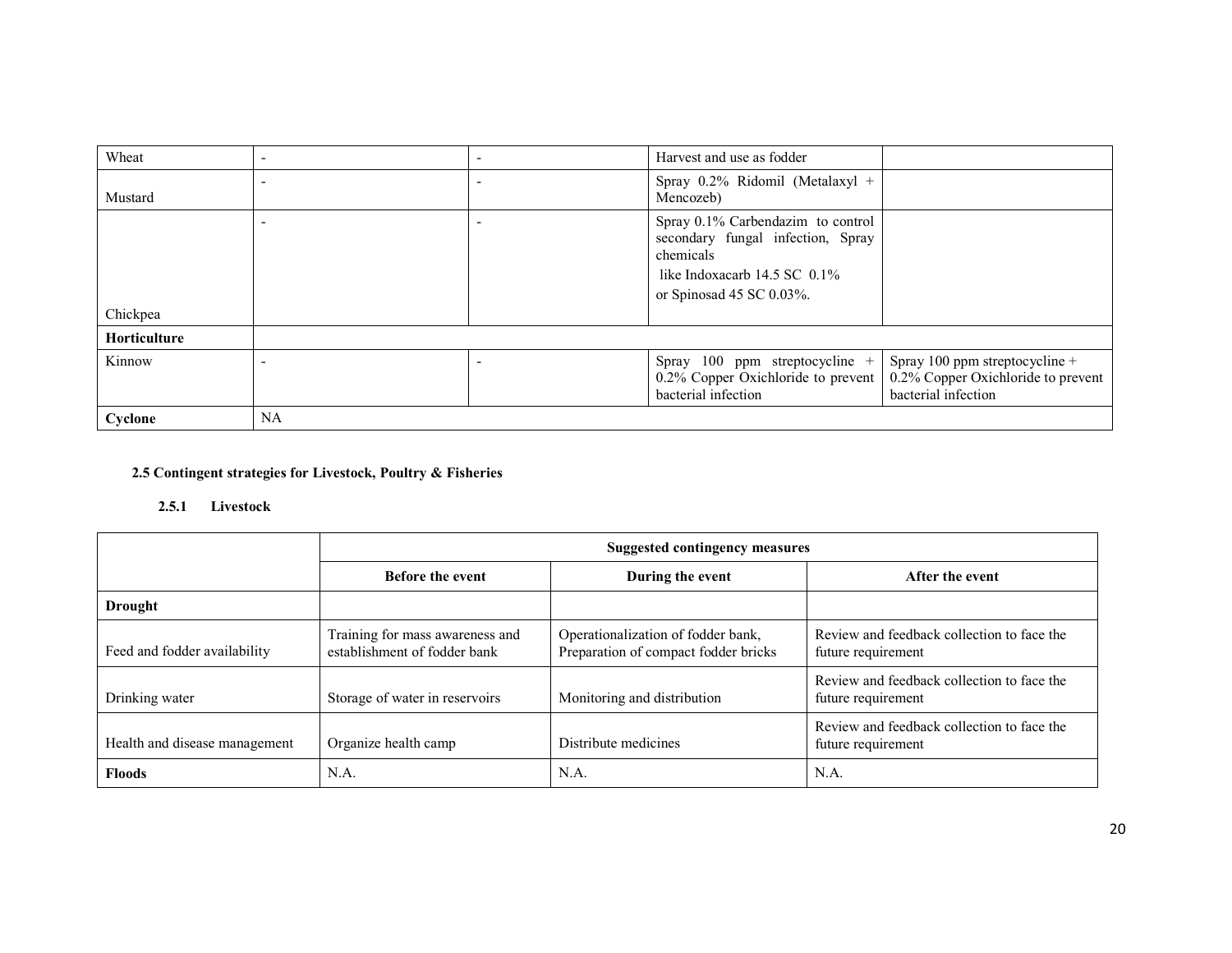| Feed and fodder availability   |                                   |                                                       |                                                                  |
|--------------------------------|-----------------------------------|-------------------------------------------------------|------------------------------------------------------------------|
| Drinking water                 |                                   |                                                       |                                                                  |
| Health and disease management  |                                   |                                                       |                                                                  |
| Cyclone                        | N.A.                              | N.A.                                                  | N.A.                                                             |
| Feed and fodder availability   |                                   |                                                       |                                                                  |
| Drinking water                 |                                   |                                                       |                                                                  |
| Health and disease management  |                                   |                                                       |                                                                  |
| Heat wave and cold wave        |                                   |                                                       |                                                                  |
| Shelter/environment management | Repair and maintenance of shelter | Shifting of live stocks in shelters and<br>monitoring | Review and feedback collection to face the<br>future requirement |
| Health and disease management  | Organize health camp              | All the curative measures needs to be.<br>taken       | Review and feedback collection to face the<br>future requirement |
| 2.5.2<br><b>Poultry</b>        |                                   |                                                       |                                                                  |

|                               | <b>Suggested contingency measures</b> |                                              |                                                                  |
|-------------------------------|---------------------------------------|----------------------------------------------|------------------------------------------------------------------|
|                               | <b>Before the event</b>               | During the event                             | After the event                                                  |
| <b>Drought</b>                |                                       |                                              |                                                                  |
| Shortage of feed ingredients  | Training for mass awareness           | Alternative Supplementary feed               | Review and feedback collection to face<br>the future requirement |
| Drinking water                | Storage of water in reservoirs        | Judicious supply of stored drinking<br>water | Review and feedback collection to face<br>the future requirement |
| Health and disease management | Organize health camp                  | Distribute medicines                         | Review and feedback collection to face<br>the future requirement |
| <b>Floods</b>                 | N.A.                                  | N.A.                                         | N.A.                                                             |
| Shortage of feed ingredients  |                                       |                                              |                                                                  |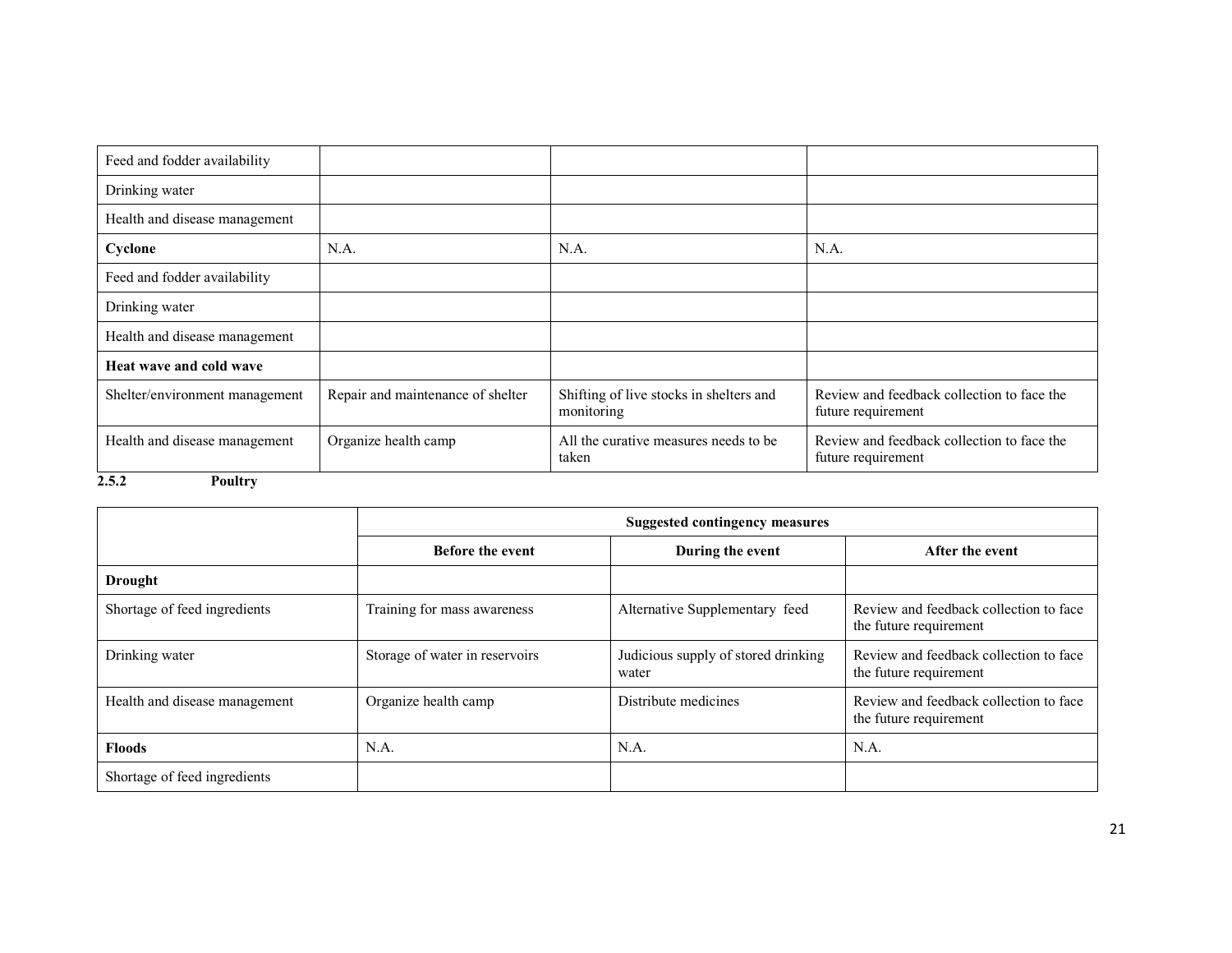| Drinking water                 |                                   |                                                 |                                                                  |
|--------------------------------|-----------------------------------|-------------------------------------------------|------------------------------------------------------------------|
| Health and disease management  |                                   |                                                 |                                                                  |
| Cyclone                        | N.A.                              | N.A.                                            | N.A.                                                             |
| Shortage of feed ingredients   |                                   |                                                 |                                                                  |
| Drinking water                 |                                   |                                                 |                                                                  |
| Health and disease management  |                                   |                                                 |                                                                  |
| Heat wave and cold wave        |                                   |                                                 |                                                                  |
| Shelter/environment management | Repair and maintenance of shelter | Shifting of birds in shelters and<br>monitoring | Review and feedback collection to face<br>the future requirement |
| Health and disease management  | Organize health camp              | All the curative measures needs to be<br>taken  | Review and preparation to mitigate the<br>future requirement     |

#### 2.5.3 Fisheries / Aquaculture

|                                                                             | <b>Suggested contingency measures</b>    |                                                           |                                                              |
|-----------------------------------------------------------------------------|------------------------------------------|-----------------------------------------------------------|--------------------------------------------------------------|
|                                                                             | <b>Before the event</b>                  | During the event                                          | After the event                                              |
| <b>Drought</b>                                                              |                                          |                                                           |                                                              |
| Shallow water in ponds due to<br>insufficient rains/inflows                 | Stop the release of water for irrigation | Supplement part of water<br>requirement through tube well | Review and preparation to mitigate the<br>future requirement |
| Impact of heat and salt load build up in<br>ponds / change in water quality |                                          |                                                           |                                                              |
|                                                                             |                                          |                                                           |                                                              |
| <b>Floods</b>                                                               | N.A.                                     | N.A.                                                      | N.A.                                                         |
| Inundation with flood waters                                                |                                          |                                                           |                                                              |
| Water contamination and changes in<br><b>BOD</b>                            |                                          |                                                           |                                                              |